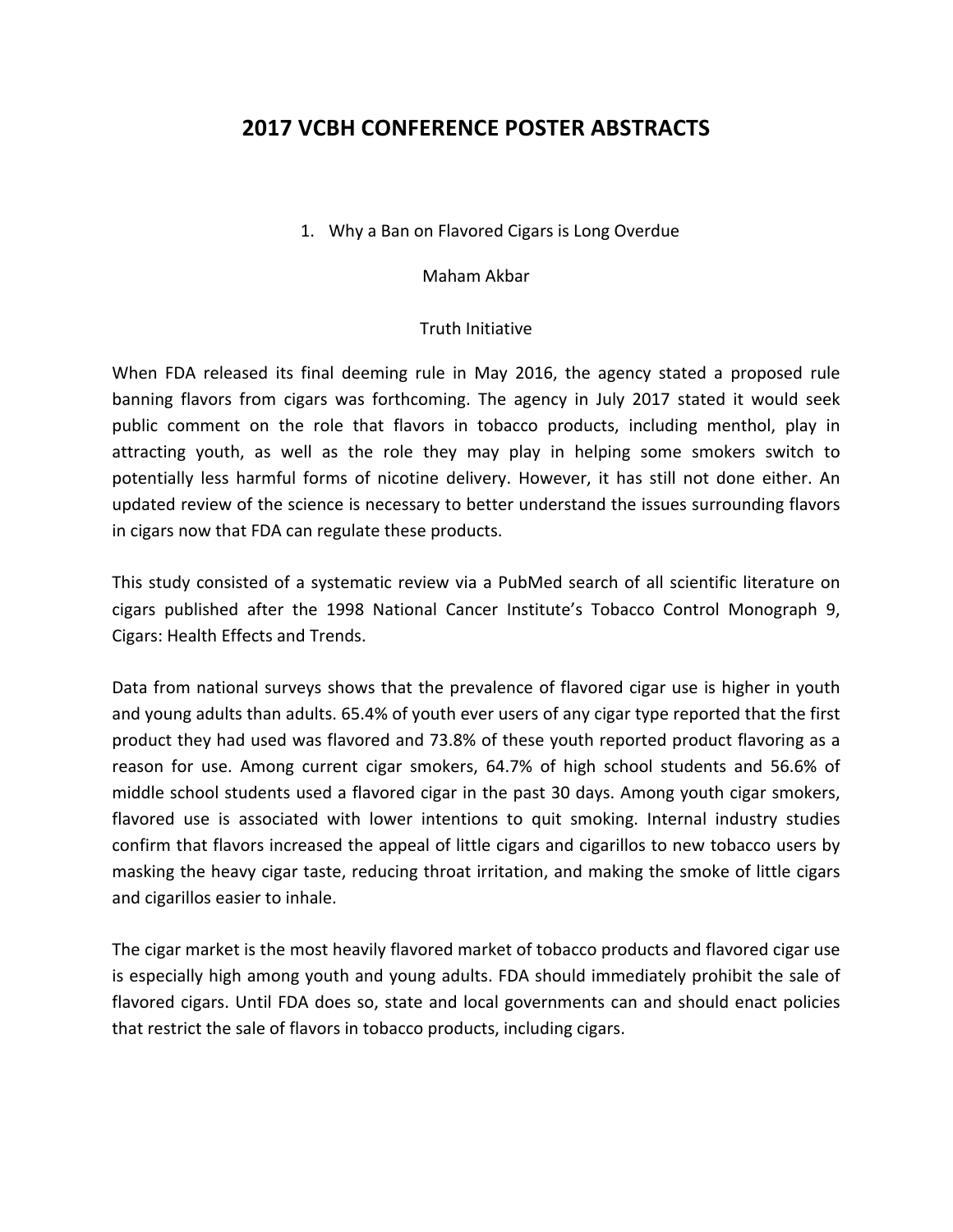2. Cigarettes Aren't the Only Threat to Our Youth: What We Need to Know About Cigars

#### Maham Akbar

#### Truth Initiative

The Tobacco Control Act of 2009 gave the FDA the authority to regulate tobacco products, but not cigars, among other products. In May 2016, FDA issued a final rule on deeming tobacco products, which included regulating cigars. An updated review of the science is necessary for the tobacco control community to better understand the issues surrounding cigars and youth and young adults.

This study consisted of a systematic review via a PubMed search of all scientific literature on cigars published after the 1998 National Cancer Institute's Tobacco Control Monograph 9, Cigars: Health Effects and Trends.

Major findings from the review of the science were: 1) cigar consumption and prevalence among youth has increased since 2000 and could be undermining progress made in reducing cigarette prevalence, 2) prevalence of little cigar and cigarillo use among youth is likely underestimated due to misreporting, 3) youth believe cigar smoking to be less harmful and more socially acceptable than cigarette smoking, 4) cigar smokers are likely to experiment or be current users of other tobacco products and marijuana, 5) cigars are the most heavily flavored market of tobacco products and flavored cigar use is especially high among youth, and 6) tobacco industry advertising and promotional activities of cigar products cause youth to start smoking.

While the prevalence of cigarette use has decreased in the US, the tobacco control community and FDA should be concerned about cigar use among youth and young adults and work on policies to address the use of these products among these populations.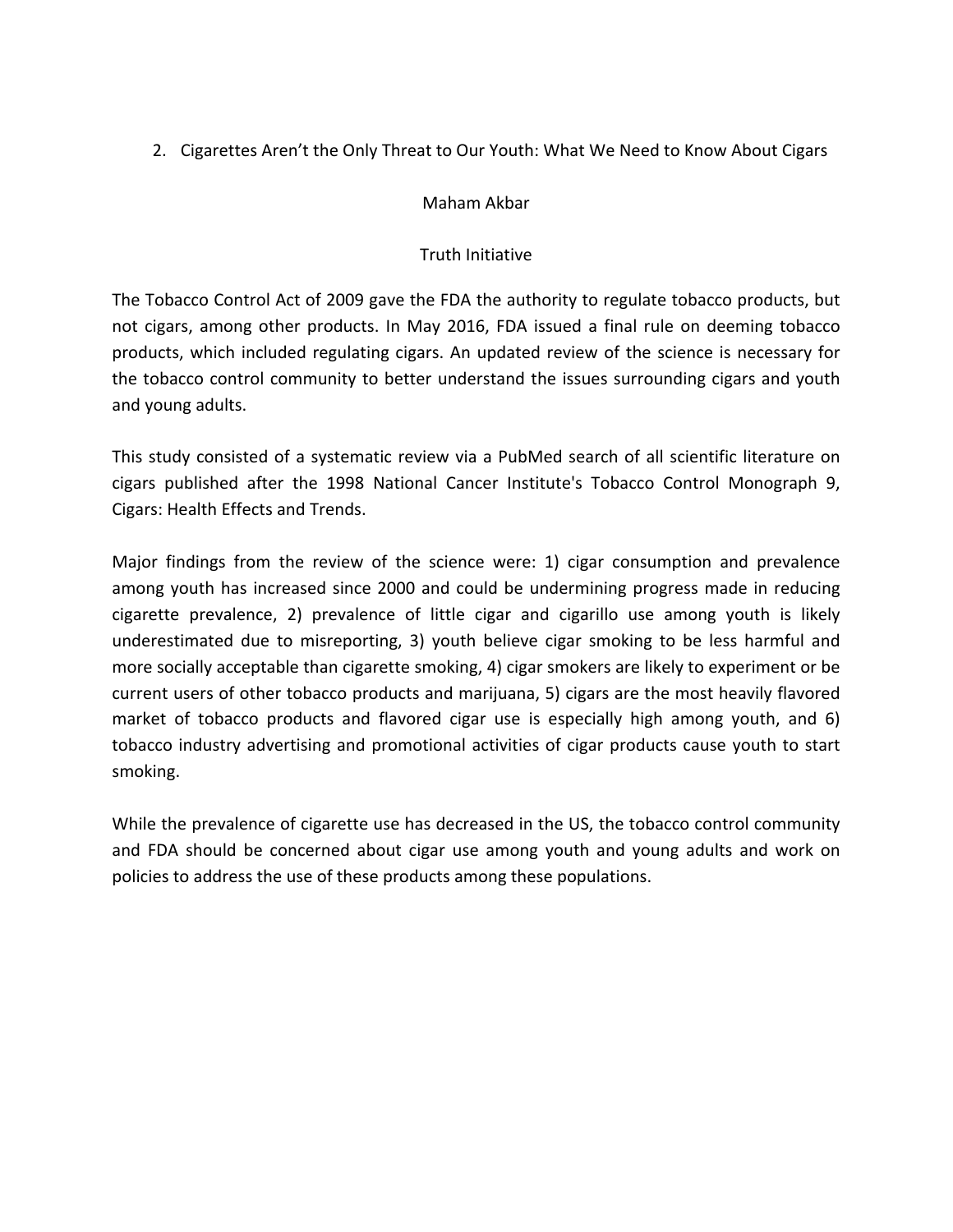3. Reduction in Cigarettes per day Prospectively Predicts Making a Quit Attempt: A Finegrained Secondary Analysis of a Natural History Study

Elias M. Klemperer, Ph.D. Student, John R. Hughes, M.D., & Shelly Naud, Ph.D.

#### University of Vermont

Reducing cigarettes per day (CPD) increases quitting when aided by nicotine replacement therapy (NRT). However, it is unclear whether this is due to NRT use, reduction in CPD, or both. If this is due to reduction per se, then the magnitude and duration of reduction in CPD should prospectively predict quit attempts (QA). We tested this in a sample of smokers not receiving NRT.

Smokers who intended to quit in the next 3 months completed nightly calls to report CPD and QAs over 12 weeks. We provided no treatment. An overall mean CPD was calculated for each subject based on regular smoking days (i.e., days not trying to quit or reduce). We identified episodes of reduction (i.e., reduced CPD by  $\geq$  10%) and tested whether the magnitude or the duration of the reduction predicted participants' self-reported QAs.

130 participants provided 1,338 reduction episodes and made 175 QAs (many lasted < 24 hours) during the 12 weeks. Participants reduced CPD by a median of 20% and reductions lasted a median of 1 day. In a multilevel logistic regression, both greater magnitude (F=71.1, p<.0001) and longer duration (F=26.5, p<.0001) of reduction in CPD predicted increased likelihood of QAs. There was also an interaction in which a greater magnitude and longer duration of reduction in CPD had a synergistic effect to predict an increased likelihood of QAs (F=8.0,  $p$ <.01). For example, a magnitude of reduction of 25% CPD for a duration of 1 day was associated with a 6.1% probability of making a QA and a reduction of 25% CPD for 5 days was associated with a 9.6% probability of making a QA. A magnitude of reduction of 50% CPD for a duration of 1 day was associated with a 12.4% probability of making a QA and a reduction of 50% for 5 days was associated with a 32.1% probability of making a QA.

Although analyses are based on self-selected groups, greater and longer reductions in CPD prospectively predict QAs. Reducing CPD per se may be an effective strategy for smokers who intend to quit at some point in the next 3 months.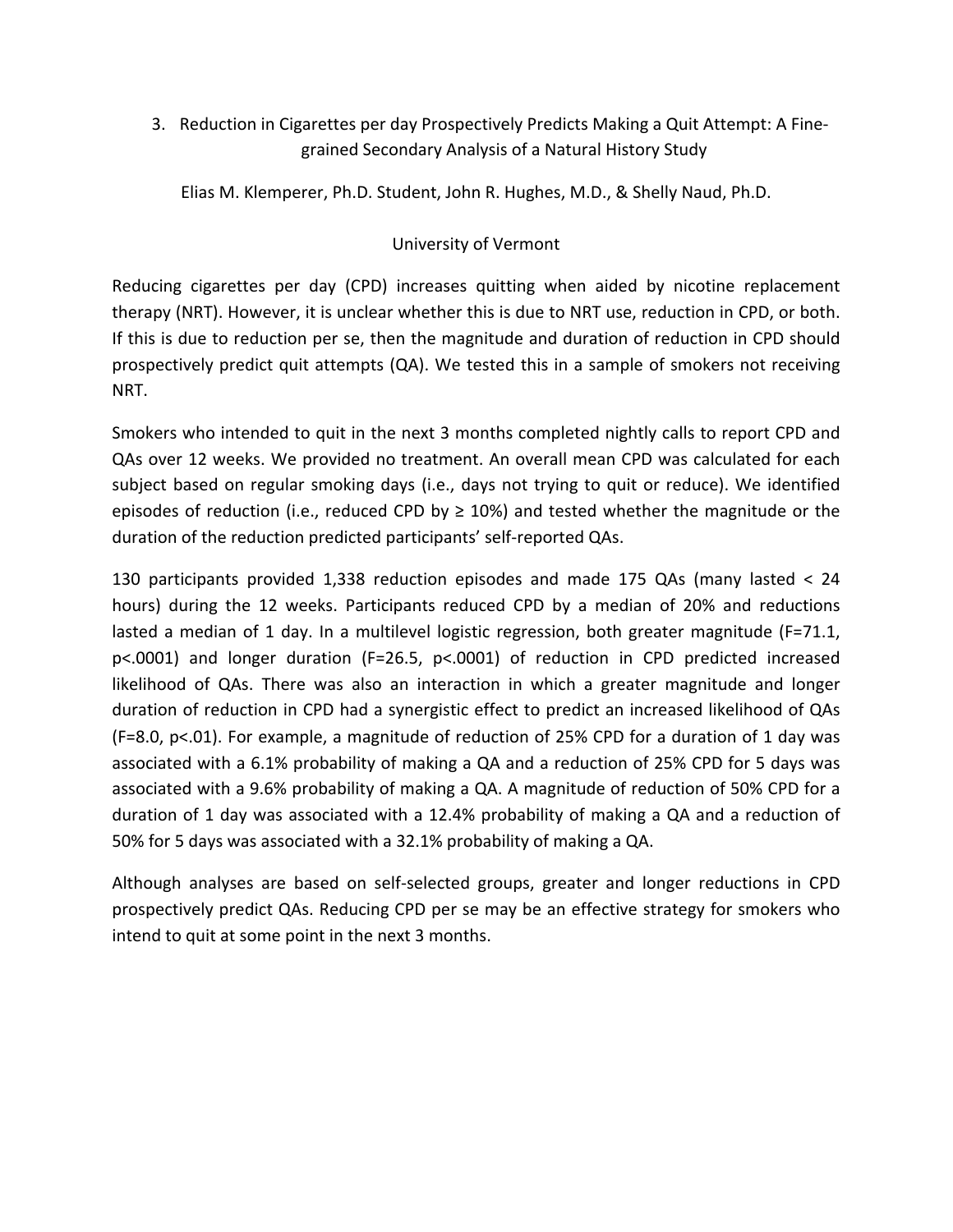4. "If You Are Old Enough to Die for Your Country, You Should Be Able to Get a Pinch of Snuff": Views of Tobacco 21 Among Appalachian Youth

Lindsay K. Tompkins, M.S., Clara G. Sears, Ph.D., Joy L. Hart, Ph.D., Kandi L. Walker, Ph.D., Alexander S. Lee, M.S., M.P.H., & Aruni Bhatnagar, Ph.D.

#### University of Louisville.

Tobacco 21 legislation targets youth tobacco use by attempting to obstruct two main tobacco sources: stores and older friends. Although these sources are common ones for youth tobacco access across the nation, regional differences have not been explored. Further, youth perspectives about Tobacco 21 legislation have not been considered. Youth may identify challenges to implementing tobacco control measures, helping to shape successful tobacco control policies.

This study examined perspectives on the effect of Tobacco 21 legislation and identified common sources of tobacco products among Appalachian middle and high school students.

A survey with questions concerning perspectives on Tobacco 21 legislation and youth sources of tobacco products was conducted with students in Appalachia (N=426). Participants expanded upon their Tobacco 21 opinions in an open-ended format. Descriptive statistics characterized participants by Tobacco 21 perspectives.

Most (58.7%) participants responded that the same number of youth would use tobacco if Tobacco 21 were implemented, followed by responses that fewer (28.9%) and more (12.4%) would use. Almost half (46.1%) of participants listed family members as sources of tobacco for youth. In addition, respondents cited poor tobacco legal sale age enforcement by stores, access to tobacco from family, and the abundance of tobacco in their communities as potential barriers to implementation.

Fewer than one-third of participants believed Tobacco 21 legislation would reduce the prevalence of youth tobacco use. Responses identified obstacles in implementing Tobacco 21 legislation in Appalachia. Future research should consider youth perspectives useful to policy design and implementation.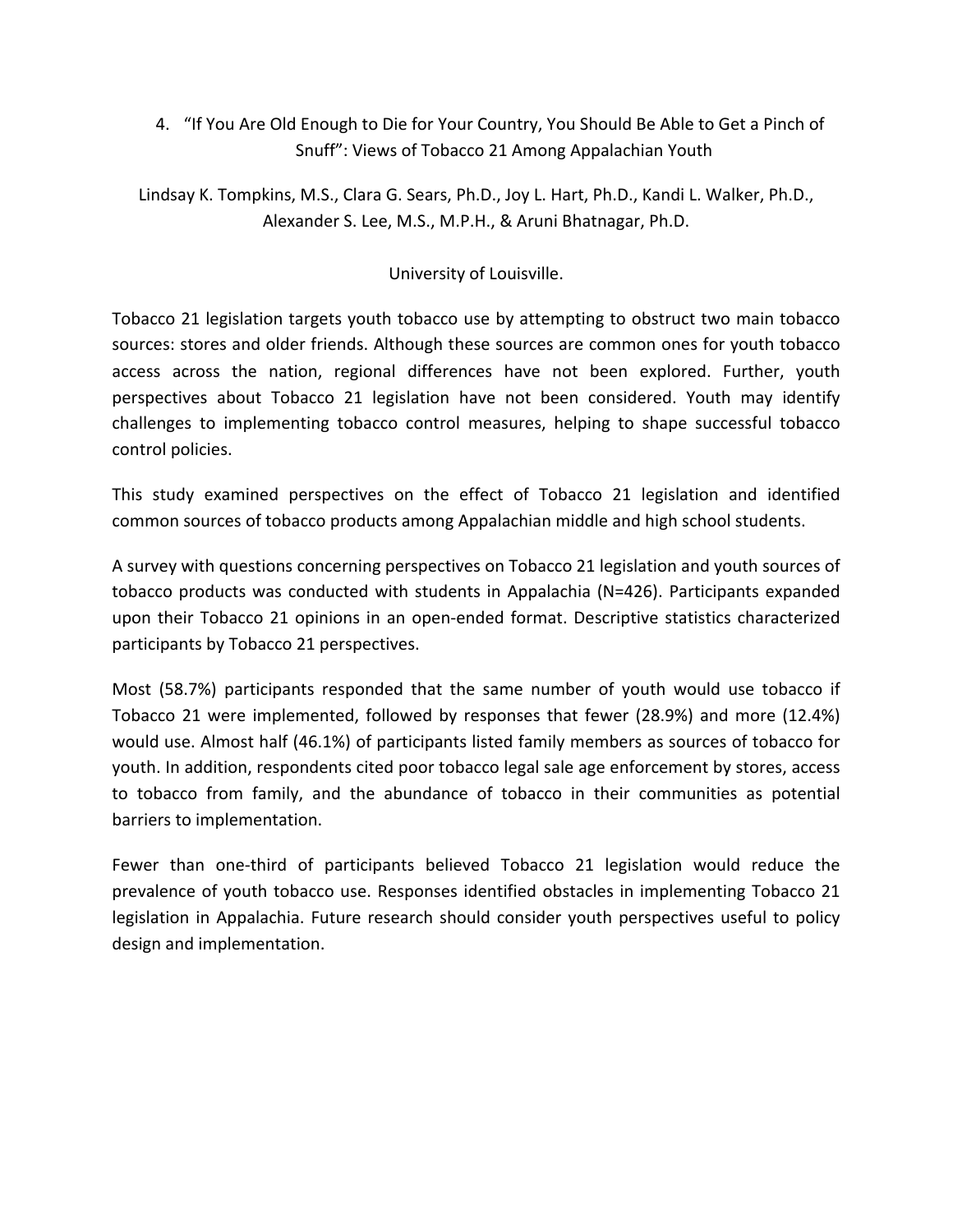5. Generally Recognized as Safe: Uncertainty Surrounding E-cigarette Flavoring Safety

Clara G. Sears, Ph.D.<sup>1</sup>, Joy L. Hart, Ph.D.<sup>1</sup>, Kandi L. Walker, Ph.D.<sup>1</sup>, & Rose Marie Robertson,  $M.D.<sup>2</sup>$ 

University of Louisville<sup>1</sup>, American Heart Association<sup>2</sup>

Despite scientific uncertainty regarding the safety of electronic cigarette flavorings, some consumers regard the US Food and Drug Administration's "generally recognized as safe" (GRAS) designation as evidence of flavoring safety. In this study, we assessed how college students' perceptions of e-cigarette flavoring safety are related to understanding of the GRAS designation.

During spring 2017, an online questionnaire was administered to college students. Chi-square p-values and multivariable logistic regression were employed to compare perceptions among participants considering e-cigarette flavorings as safe and those considering e-cigarette flavorings to be unsafe.

The total sample size was 567 participants. Only 22% knew that GRAS designation meant a product is safe to ingest, not inhale, inject, or use topically. Of participants who considered flavorings to be GRAS, the majority recognized that the designation meant a product is safe to ingest but also considered it safe to inhale. In the multivariable regression model adjusting for overall perception of e-cigarette safety, participants considering flavorings as GRAS were more likely to believe that it is safe to inhale flavorings in e-cigarettes compared to those considering it to be unsafe (OR=  $6.1$ ;  $95\%$  CI=  $(3.9, 9.6)$ ).

Although scientific uncertainty on the overall safety of e-cigarettes remains, health messaging can educate the public about the GRAS designation and its irrelevance to e-cigarette safety. In particular, the FDA and similar bodies should consider developing educational campaigns to combat the misapplication of the GRAS designation to e-cigarette flavorings and constituents.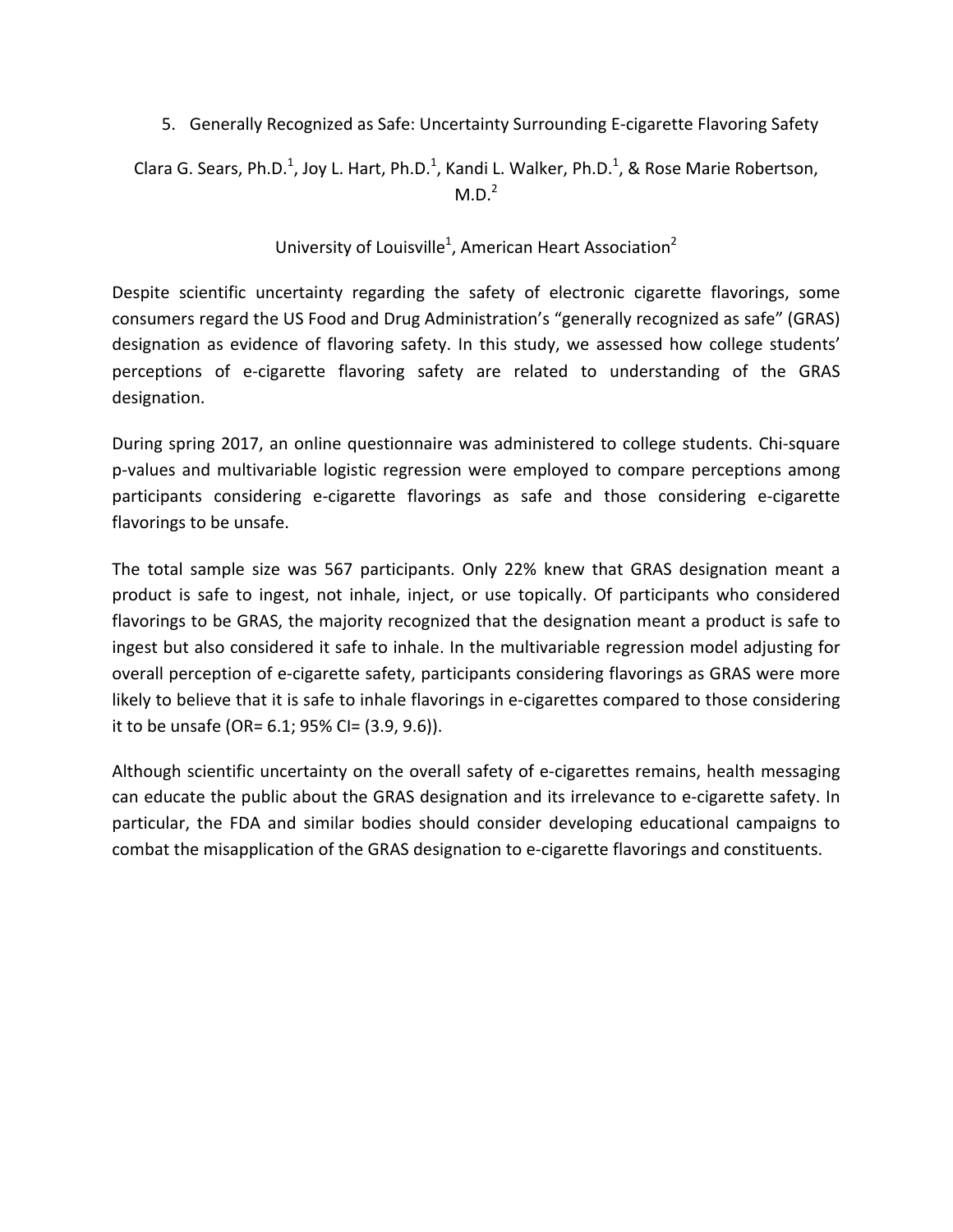# 6. Initial Laboratory Validation of E-cigarette Purchase Tasks in Advanced Generation E-Cigarette Users

Rachel N. Cassidy, Ph.D.<sup>1</sup>, Victoria Long, B.S.<sup>1</sup>, Jennifer W. Tidey Ph.D.<sup>1</sup>, Suzanne M. Colby Ph.D.<sup>1</sup>, & Stephen T. Higgins Ph.D.<sup>2</sup>

# <sup>1</sup>Center for Alcohol and Addiction Studies, Brown University, <sup>2</sup>University of Vermont Tobacco Center of Regulatory Science

Behavioral economic purchase tasks, which estimate the reinforcing efficacy of drugs by asking participants how much they would purchase of a drug in one day at increasing prices, have been widely used to predict real-world outcomes in substance users. However, a validated purchase task does not yet exist for e-cigarettes. E-cigarette devices have changed over time, and advanced generation devices differ from previous e-cigarette device types in that users purchase both the device and separate e-liquid; and this may impact which unit is more relevant for a purchase. Thus, based on focus group feedback we developed and examined two versions of the E-Cigarette Purchase Task in the laboratory: one which described use in terms of e-cigarette puffs and one which described use in terms of milliliters of e-liquid, and compared these versions within-subject in a sample of advanced-generation device users  $(N=23)$ . Participants attended a single laboratory session during which they completed a battery of questionnaires and vaped their own device for 1 hour. Indices derived from these two task versions were compared with e-cigarette dependence and vaping behavior and across cigarette smoking status. Preliminary results suggest that the milliliter version may be most appropriate for this group of users as it was more closely correlated with dependence; however, important differences across smoking status were also observed. Research is underway to further extend and confirm these findings. A validated E-CPT will be an important tool for nicotine researchers in future applications.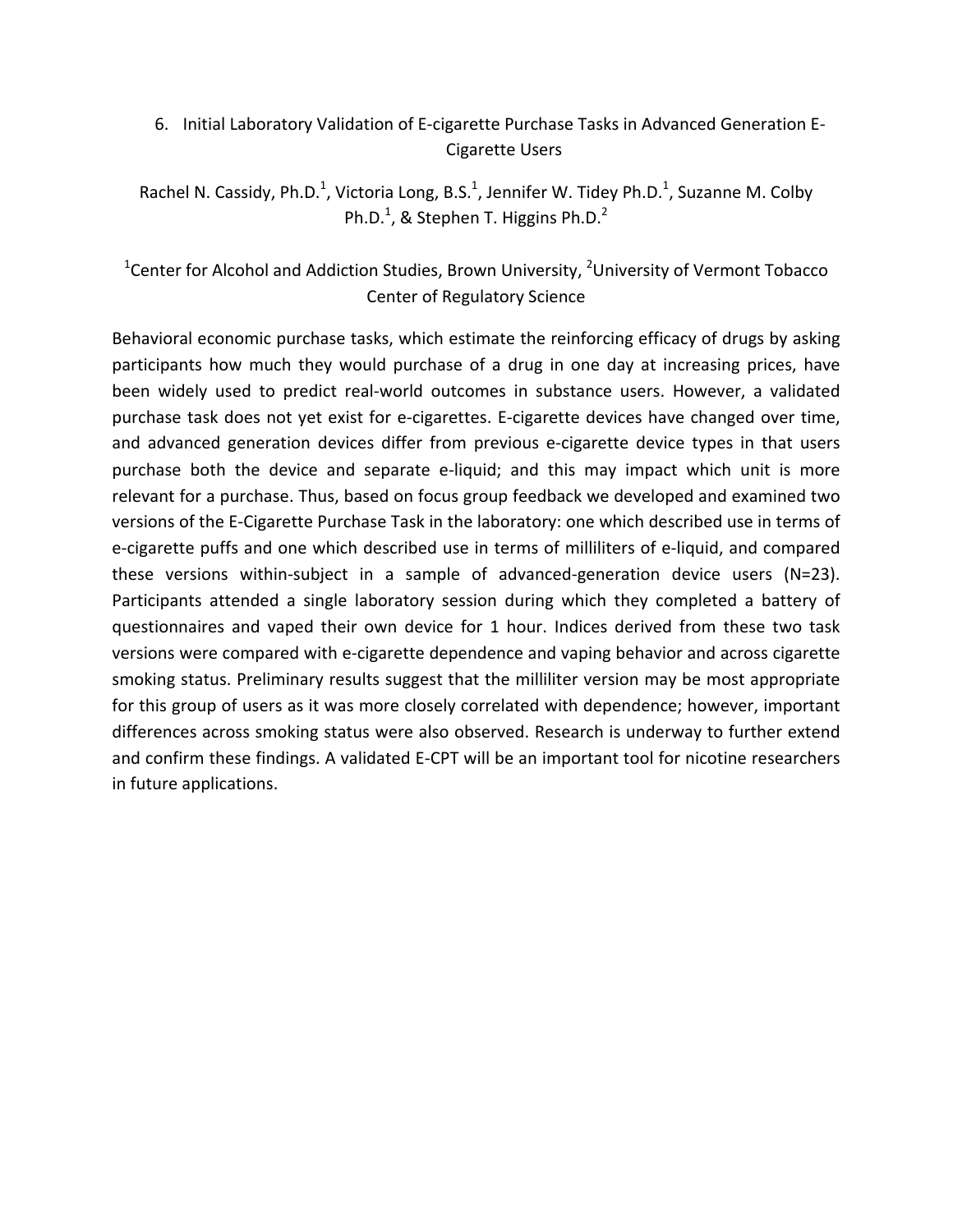7. Analyzing Tobacco Cessation Program Data to Promote Discussion on the Effectiveness of Nicotine Replacement Therapy

> Jeff Turner, M.P.H.<sup>1</sup>, Mara Aussendorf B.A.<sup>1</sup>, Sean McCormick, Ph.D.<sup>2</sup>, Jamie Magee, M.S.W., M.S.P.H.<sup>2</sup>, Sue McLain, M.P.H.<sup>3</sup>

Research and Evaluation Group, Public Health Management Corporation, Philadelphia, PA<sup>1</sup>, Health Promotion Council, Philadelphia, PA<sup>2</sup>, Division of Tobacco Prevention and Control, Pennsylvania Department of Health<sup>3</sup>

Nicotine Replacement Therapy (NRT) is promoted as a tobacco cessation aid that supplies the body with nicotine at a reduced rate to counter withdrawal and cravings. Extensive research supports that claim, including a study that reviewed 150 NRT trials and found that overall NRT increased an individual's chance of successfully quitting by 50-70%. However, an analysis of a tobacco cessation client database found contradictory results. Health Promotion Council, primary contractor of the Southeastern Pennsylvania Tobacco Control Project, is responsible for identifying and eliminating tobacco-related disparities and promoting smoking cessation. As part of this effort, community based tobacco dependency treatment classes are offered throughout the region. Participant data is collected through surveys administered at baseline, end-of-class, one-, and six-month follow-up. This data was analyzed as part of an ongoing effort to improve program outcomes, the results of which showed that clients who reported using NRT as part of their cessation strategy were slightly less likely to report having quit at six months compared to clients that did not use NRT (N=805, 44.5% quit compared to 55.8%). In an attempt to explain these results, other factors that could influence outcomes were controlled for, including tobacco dependency at baseline, demographics, education, insurance status, and follow-up rates. None of the controlled variables produced significantly different results. This presentation will demonstrate the methods used and results of this analysis, which will inform a discussion with audience members about the nuances of NRT's effectiveness, with potential to inform tobacco cessation programming decisions and outcomes.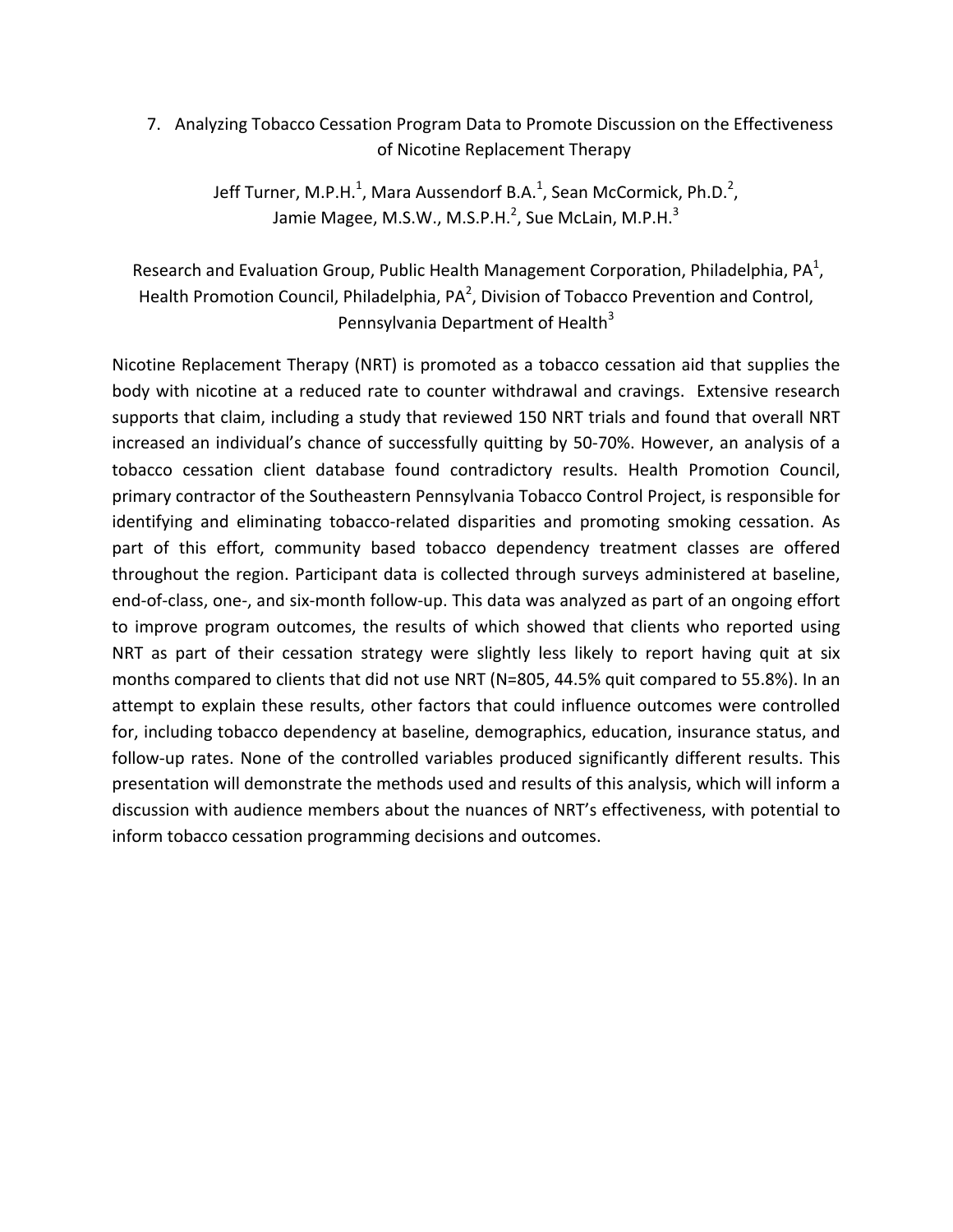8. Addressing Tobacco Use Among Adults with Mental Illness: Impact of an Integrated Primary Care Program in a Community Behavioral Health Clinic

Marc S. Budgazad, M.A., Jon Marrelli, Psy.D. & Annalissa Joseph

Sunset Terrace Family Health Centers at NYU Langone

Approximately 30% of tobacco users are individuals with psychiatric conditions. Tobaccorelated illnesses are the leading cause of death among this population. This problem is perpetuated greatly by limited availability of treatment resources and misperceptions among smokers about mental health benefits associated with quitting.

In 2014, a primary and behavioral health care integration program was initiated in an outpatient, community mental health clinic. The program (STIR) serves to promote patients' overall well- being via multidisciplinary efforts, including interventions to reduce patients' use of tobacco.

Over the course of 12-months, three medical assessments are conducted. Tobacco use is measured using a carbon monoxide (CO) monitor. Survey items about tobacco use are also embedded in a comprehensive health interview, also administered at the time of the medical assessments. 

Preliminary results  $(N = 411)$  indicated 29.5% (n=121) of STIR patients smoke tobacco  $(CO > 4)$ . A significant decrease in CO [Wilks' Lambda = .892,  $F(2, 71) = 4.31$ ,  $p = .017$ ] was observed among smokers that completed the 12-month program ( $n = 73$ ). Additional analyses will evaluate change in tobacco use among patients engaged in treatment offered via STIR in comparison to other smokers in STIR.

Findings suggest that integrated, collaborative medical and psychiatric care is associated with reduction in tobacco use among patients with mental illness.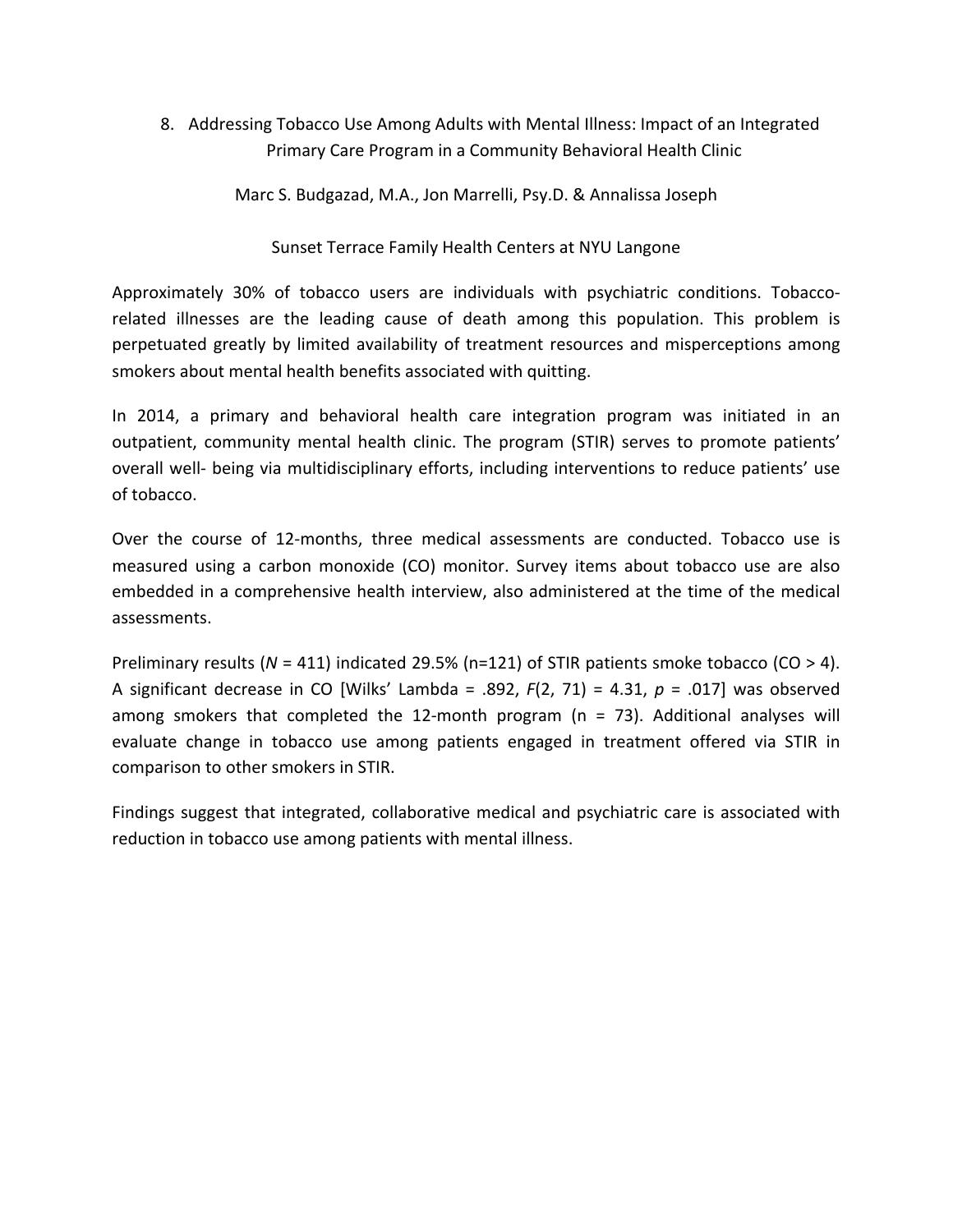9. Impact of Question Type and Question Order on Tobacco Prevalence Estimates in U.S. Young Adults: A Randomized Experiment

Amanda L. Johnson<sup>1</sup>, Andrea C. Villanti<sup>2,3</sup>, Allison M. Glasser<sup>1</sup>, Jennifer L. Pearson<sup>4</sup>, Cristine D. Delnevo<sup>5</sup>

<sup>1</sup>Schroeder Institute at Truth Initiative, <sup>2</sup>Department of Health, Behavior and Society, Johns Hopkins Bloomberg School of Public Health, <sup>3</sup>Vermont Center on Behavior and Health, Department of Psychiatry, University of Vermont, <sup>4</sup>School of Community Health Sciences, University of Nevada, Reno, <sup>5</sup>Department of Health Education and Behavioral Science at Rutgers School of Public Health

From 2013 to 2015, the National Youth Tobacco Survey noted significant changes in the prevalence of some tobacco products among youth; this coincided with changes in question type and order. The purpose of this study was to identify the effects of question type, order, and inclusion of product images on tobacco use estimates.

Young adult participants aged  $18-34$  (n = 4,100) in the Truth Initiative Young Adult Cohort Study were randomized to one of five groups based on question type: 1) "check all that apply" list of products (standard list, SL), 2) breakout items for each product (B), 3) breakout + images (B+I), 4) SL and B, and 5) SL and B+I. Order of question type was randomized. Bivariate analyses estimated product-specific prevalence by question type/order.

Question type/order influenced product-specific prevalence estimates. Compared to prevalence estimates from SL, ever cigarette and cigar use increased significantly and ever ecigarette use decreased in B and B+I. Ever hookah use increased when images were added. Adding images resulted in an 8.3% increase in past 30-day e-cigarette prevalence and a 13.0% increase in smokeless prevalence compared to SL. In groups 4 and 5, higher prevalence of ever cigarette, cigar, hookah, and past 30-day smokeless use were observed compared to SL when the breakout items were presented first.

Question type, order, and inclusion of images impact prevalence estimates of tobacco use; trend analyses in repeated cross-sectional and longitudinal studies must account for changes in survey items across waves.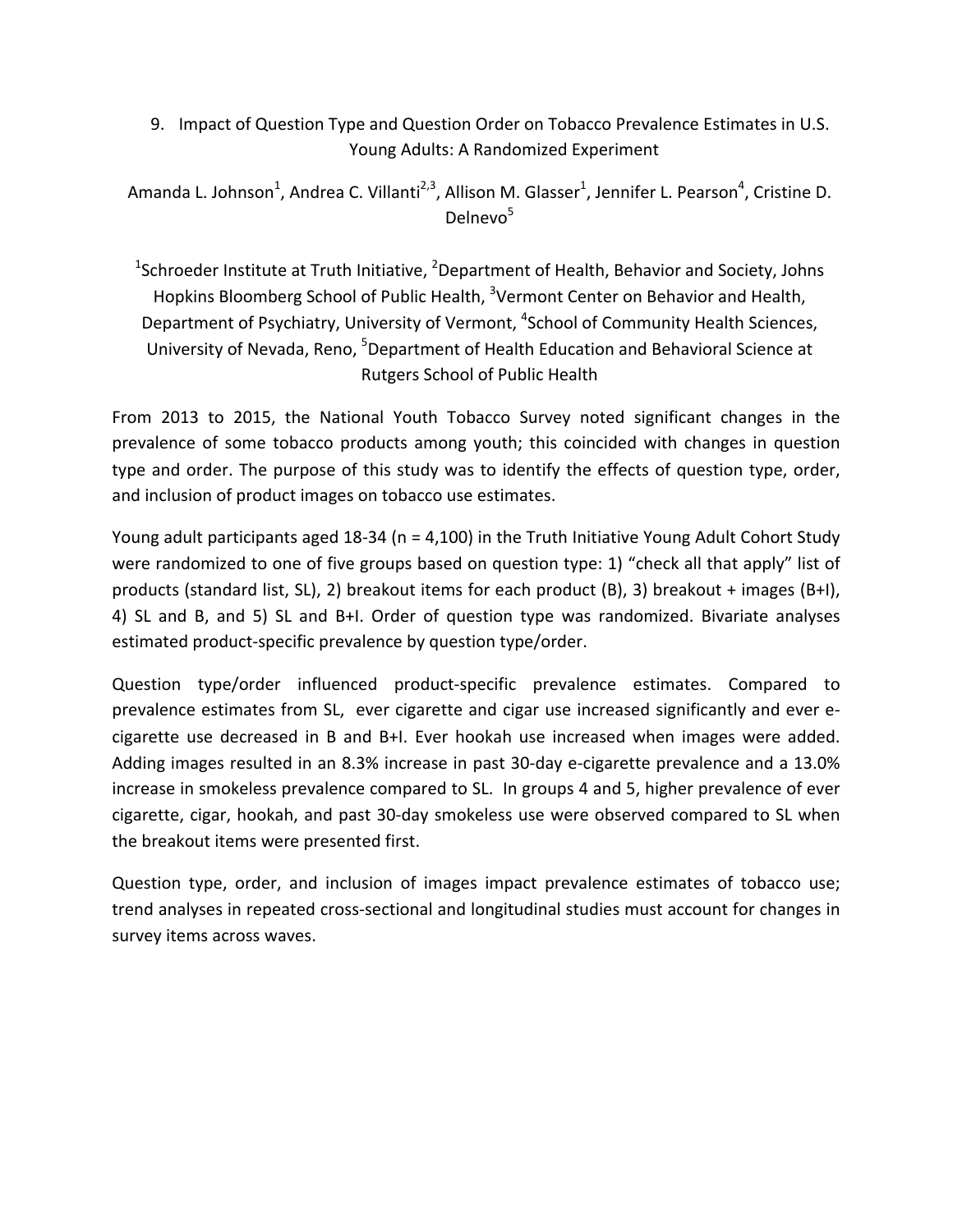## 10. Oxidative Stress Biomarkers While Smoking Usual Brand Cigarettes versus Usual Nicotine Content Research Cigarettes

Nicolle M. Krebs<sup>1</sup>, Lisa Reinhart<sup>1</sup>, Joshua E. Muscat<sup>1</sup>, Kimberly Horn<sup>2</sup>, Jonathan Foulds<sup>1</sup>, A. Eden Evins<sup>3</sup>, John P. Richie Jr.<sup>1</sup>

<sup>1</sup>Penn State Tobacco Center of Regulatory Science, Penn State University College of Medicine, Department of Public Health Sciences, Hershey, Pennsylvania, <sup>2</sup> The Milken Institute School of Public Health, George Washington University, Washington, D.C., <sup>3</sup> Massachusetts General Hospital, Department of Psychiatry, Harvard Medical School, Boston, Massachusetts

Glutathione (GSH) is a major antioxidant that protects against oxidative stress and damage to cells and tissues. Cigarette smoke is a major source of free radicals and leads to the oxidation of GSH forming GSH disulfide (GSSG) and GSH-protein mixed disulfides (GSSP). Researchers are using Usual Nicotine Content (UNC) research cigarettes as comparators to study reduced nicotine content (RNC) research cigarettes. This studied examined whether GSH and its oxidized metabolites change when smokers are put on a universal UNC research cigarette.

A total of 235 adult smokers were taken from two multisite clinical trials on RNC research cigarettes. Smokers provided blood samples for GSH measures while smoking their usual brand cigarettes (time 1) and while smoking UNC research cigarettes for 2 weeks (time 2). GSH and its oxidized products were measured in blood using a 5,5'-dithio-bis-[2-nitrobenzoic acid]/enzymatic recycling method and results were expressed as  $\mu$ mol/g hemoglobin. Paired ttests were used to study differences in GSH measures at time 1 and time 2.

No changes were observed for GSH (mean difference=  $0.06$ ,  $p = 0.75$ ), GSSG (mean difference=  $-$ 0.003,  $p = 0.64$ ), GSSP (mean difference= 0.002,  $p = 0.93$ ) when smokers switched from usual brand cigarettes to UNC cigarettes. Likewise, no changes in the ratios of oxidized:reduced GSH were observed after switching.

When switching smokers from a wide variety of commercially available cigarettes to a universal UNC cigarette no increase in harm from free radical exposure from cigarette smoke was apparent based on the oxidative stress biomarkers tested in these two clinical trials.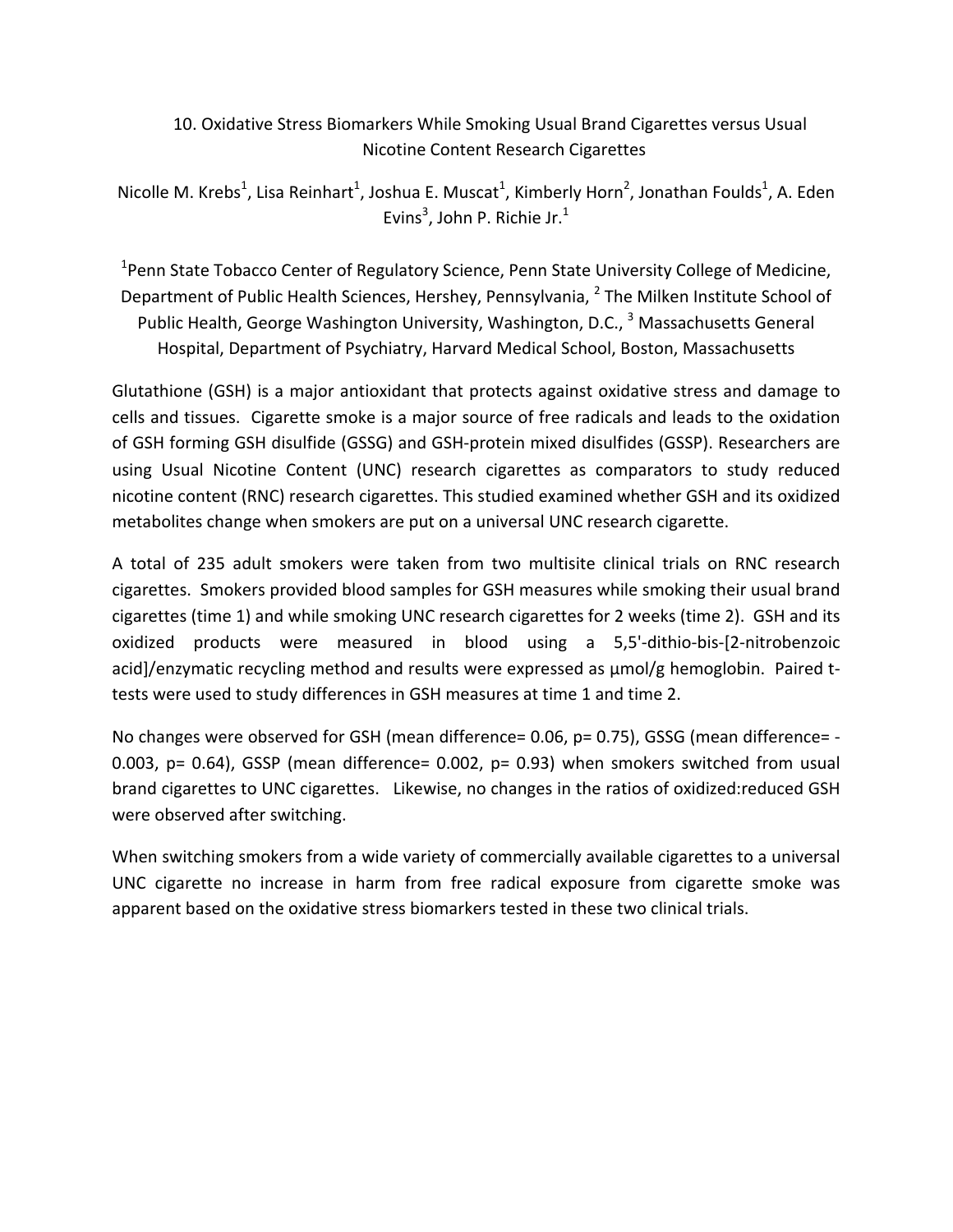# 11. Role of Propylene Glycol and Vegetable Glycerin Concentration on the Behavioral Effects of Electronic Cigarette Aerosol

Arit M. Harvanko, M.S.<sup>1,2</sup> & Thomas H. Kelly, Ph.D.<sup>1,2,3</sup>

<sup>1</sup> University of Kentucky College of Arts and Sciences, Department of Psychology, <sup>2</sup> University of Kentucky Medical Center, Department of Behavioral Science,<sup>3</sup> University of Kentucky Medical Center, Department of Psychiatry

The rapidly increasing prevalence of electronic nicotine delivery systems (ENDS) use, and specifically the subset of ENDS termed 'electronic cigarettes' (ECs), is a major concern for public health. While nicotine has been demonstrated to influence the abuse liability of ECs, the effects of two primary ingredients — propylene glycol (PG) and vegetable glycerin (VG) — on tastes, sensations, and reinforcing effects of ECs has yet to be assessed. The current ongoing study uses a crossover design to examine the effects of five concentrations of PG or VG, (100:0, 75:25, 50:50, 25:75, and 0:100 PG/VG) each containing a 1.2% nicotine concentration, on the reinforcing and physiological effects of the aerosol, as well as subjective ratings of aerosol taste and inhalation sensations. Twelve regular EC users have completed this five session study, which includes one practice day and four test days. On each test day, following one hour of EC deprivation, participants administer two puffs from each concentration of PG and VG and taste, sensations, and reinforcing effects (multiple-choice procedure) are measured. Preliminary results indicate that there are no significant differences between concentrations on heart rate, mean arterial blood pressure, choices on the multiple-choice questionnaire, or inhalation sensations. All conditions except 100:0 PG/VG decreased desire or urge to use the EC again. Participants also reported that 100% VG liquids produced significantly less visible aerosol than 100% PG liquids. These interim results suggest that liquids containing 100% PG may have less abuse liability than those containing some VG.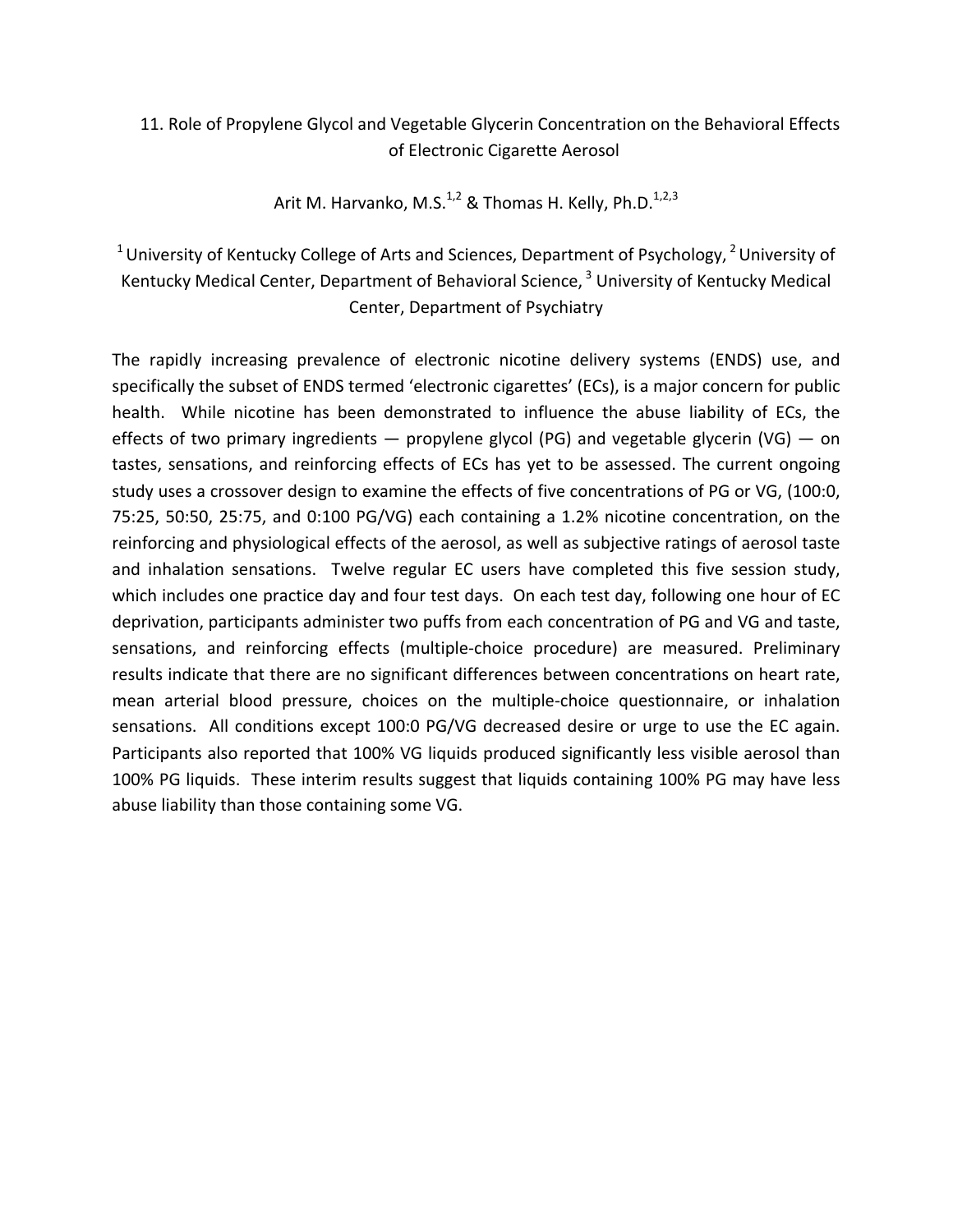12. The Influence of E-cigarette Use and Regulatory Environment on Cigarette Demand

Bryan W. Heckman<sup>1</sup>, Geoffrey T. Fong<sup>2</sup>, Ron Borland<sup>3</sup>, Ann McNeill<sup>4</sup>, Richard J. O'Connor<sup>5</sup>, Warren K. Bickel<sup>6</sup>, Jeffrey S. Stein<sup>6</sup>, Derek A. Pope<sup>6</sup>, & K. Michael Cummings<sup>1</sup>

 $1$ Department of Psychiatry & Behavioral Sciences, Medical University of South Carolina, Charleston, SC, USA; <sup>2</sup>Department of Psychology, University of Waterloo, Waterloo, Ontario, Canada; <sup>3</sup>Nigel Gray Fellowship Group, Cancer Council Victoria, Melbourne, Victoria, Australia;  $4$ UK Centre for Tobacco and Alcohol Studies, King's College London, Strand, London, United Kingdom; <sup>5</sup>Department of Health Behavior, Roswell Park Cancer Institute, Buffalo, NY, USA;  ${}^{6}$ Addiction Recovery Research Center, Virginia Tech Carilion Research Institute, Roanoke, VA,

USA

Government regulations of e-cigarettes (ECs) have evolved rapidly over the past 10 years. In Australia (AU) and Canada (CA) the sale of nicotine containing ECs are prohibited while their sale is allowed in England (EN) and the United States (US). The impact of regulatory environment on cigarette demand is unknown. Behavioral economics offers a time- and costefficient approach to assess product demand. Hypothetical cigarette purchase tasks quantify participants' cigarette consumption across escalating levels of cost, such that greater consumption/insensitivity to price indicate higher demand. Elevated demand is associated with higher levels of nicotine dependence, lower motivation to quit, and greater difficulty quitting. Only two studies have examined the influence of e-cigarette use on cigarette demand, and no study has tested cross-country comparisons. The current study will fill these gaps by examining cigarette demand among smokers from the US/EN/CA/AU in the largest cigarette purchase task study to date.

Data for this study were from 6,261 adult smokers who participated in the 2016 International Tobacco Control (ITC) 4-country study. The web-based survey recruited representative samples.

Cigarette demand varied by smoking status, vaping status, and country. As expected, daily smokers had greater demand relative to nondaily smokers (weekly/<weekly). For daily smokers, daily and weekly vapers had lower cigarette demand than <weekly and non-vapers. Among nondaily smokers, daily vapers had higher cigarette demand. Smokers from AU showed the highest cigarette demand, followed by US, and then CA/EN.

EC use and regulatory environment appear to have marked impact on cigarette demand.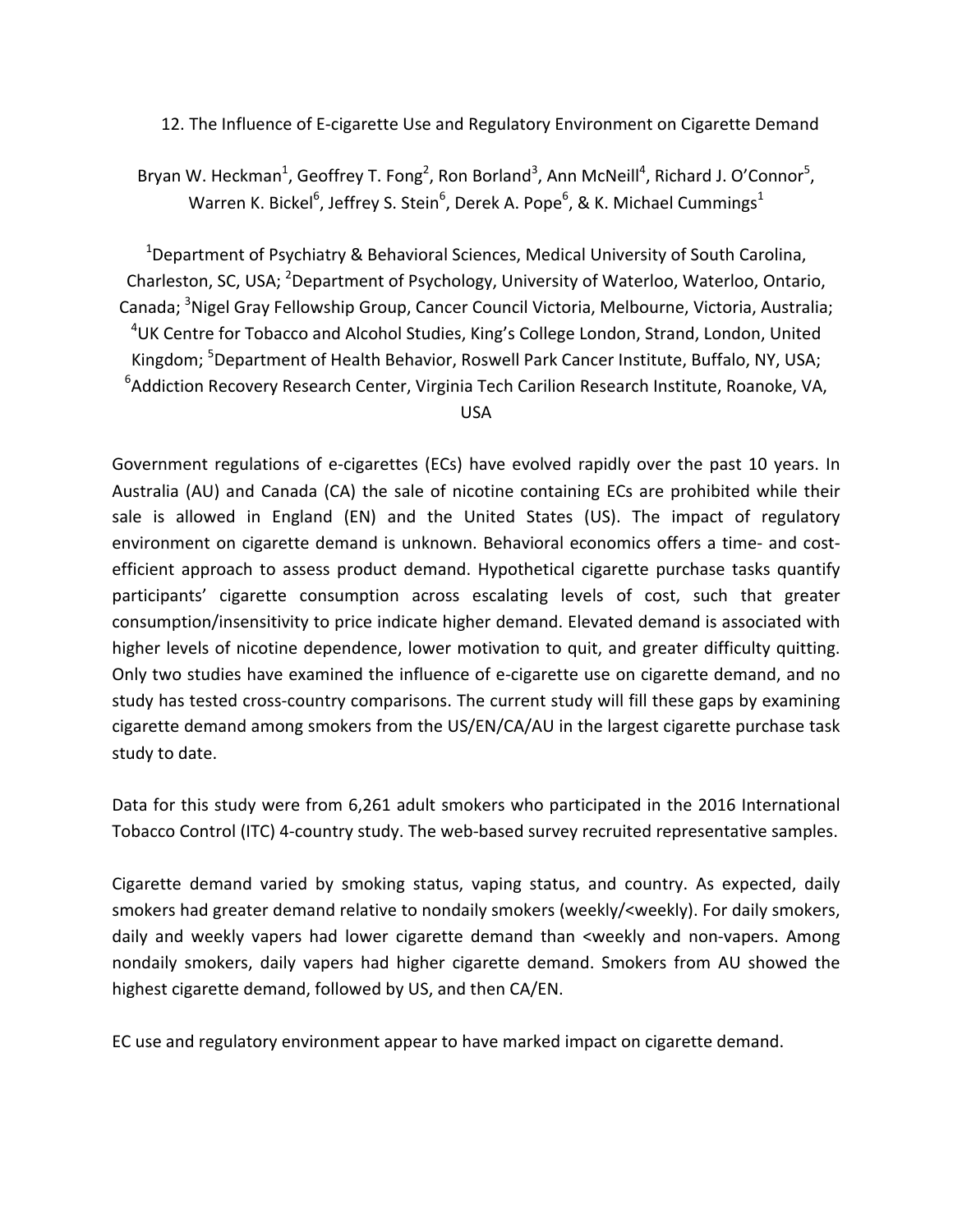13. E-cigarettes to Reduce Tobacco Smoking among Individuals with Serious Mental Illness

Jin H. Yoon, Thomas Eissenberg, Alexa Lopez, Madhavi K. Reddy, Thomas J. Meyer, Kristin J. Montalvo, Ilana Haliwa

#### University of Texas Health Science Center at Austin

Individuals with serious mental illness (SMI) smoke at significantly higher rates, have difficulty quitting, and have on average 30 years reduced life span due to tobacco cigarette smoking. While quitting tobacco smoking is an ideal target, tobacco smoking reduction may also result in viable health gains. In the current pilot study, we assessed the feasibility and acceptability of reducing tobacco cigarette smoking among adults with SMI (i.e., schizophrenia, schizoaffective disorder, bipolar disorder, post-traumatic stress disorder) by providing 4-weeks access to electronic cigarettes (e-cigarettes). Participants were randomized to receive access to either ecigarettes (36 mg/ml nicotine) and nicotine patch or patch alone. To date, 6 individuals have completed the study with no dropouts. Attendance rates were also high, with only one session missed thus far. Results from repeated measures ANOVA revealed no significant differences in breath CO and a significant effect of time in self-reported tobacco cigarettes smoked per day. However, smoking-related results should be interpreted with caution given the small sample size. Overall, our results demonstrate that individuals with SMI are amenable to the use of ecigarettes to assess smoking reduction.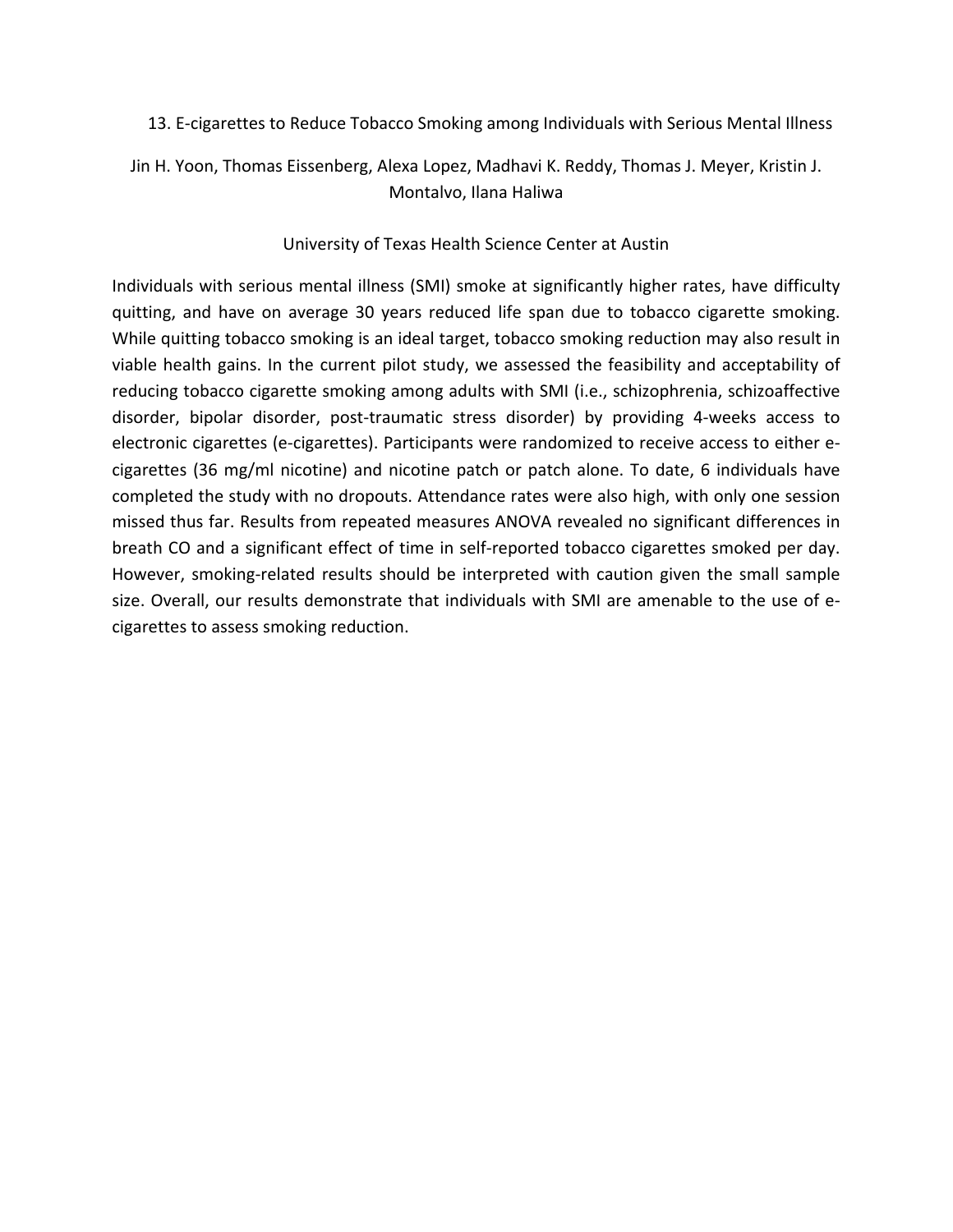14. Disparities in the Prevalence and Importance of Tobacco Benefit and Harm Perceptions among U.S. Youth

Meghan Bridgid Moran, Ph.D.<sup>1</sup>, Tesfa Alexander, Ph.D.<sup>2</sup>, Ryan Kennedy, Ph.D.<sup>1,3</sup>, & Caitlin Weiger, M.H.S. $^1$ 

<sup>1</sup>Department of Health, Behavior & Society, Johns Hopkins Bloomberg School of Public Health; <sup>2</sup>Public Health Research & Translational Science, Battelle;  $\frac{3}{1}$ Institute for Global Tobacco Control, Johns Hopkins Bloomberg School of Public Health

Beliefs about the benefits and harms of tobacco are important factors driving cigarette use. To address cigarette use disparities it is important to understand whether prevalence of key beliefs, and the strength of the association between these beliefs and cigarette use also varies by race/ethnicity.

We analyzed Wave 2 PATH (Population Assessment of Tobacco and Health) study data. Beliefs about the harms of tobacco were two variables measuring perceived harm and addictiveness of cigarettes. Beliefs about the benefits of tobacco were five variables rating agreement with statements that tobacco would (a) be energizing, help the participant (b) reduce stress, (c) calm down when angry, (d) control weight, and (e) feel more comfortable at parties.

Non-Hispanic white (NHW) youth were more likely to believe using tobacco would help them feel comfortable at parties (8.3%), control weight (3.7%), calm down (14.4%), reduce stress (14.3%) and energize them (4.7%). Non-Hispanic black (NHB) and Hispanic youth were less likely than NHW youth to believe cigarettes were addictive (78.6%, 79.02% vs. 86.0%). Perceived harm, addictiveness, and benefits had main effects on use; the strength of these relationships varied by race/ethnicity. Perceived addictiveness was more strongly associated with abstinence from cigarettes among Hispanic than NHW youth. The perceived benefit of stress reduction was a particularly important predictor of tobacco use among NHB and Hispanic youth.

Focusing tobacco prevention efforts on the beliefs most prevalent and most strongly associated with tobacco use among each racial/ethnic group could help reduce disparities in tobacco use.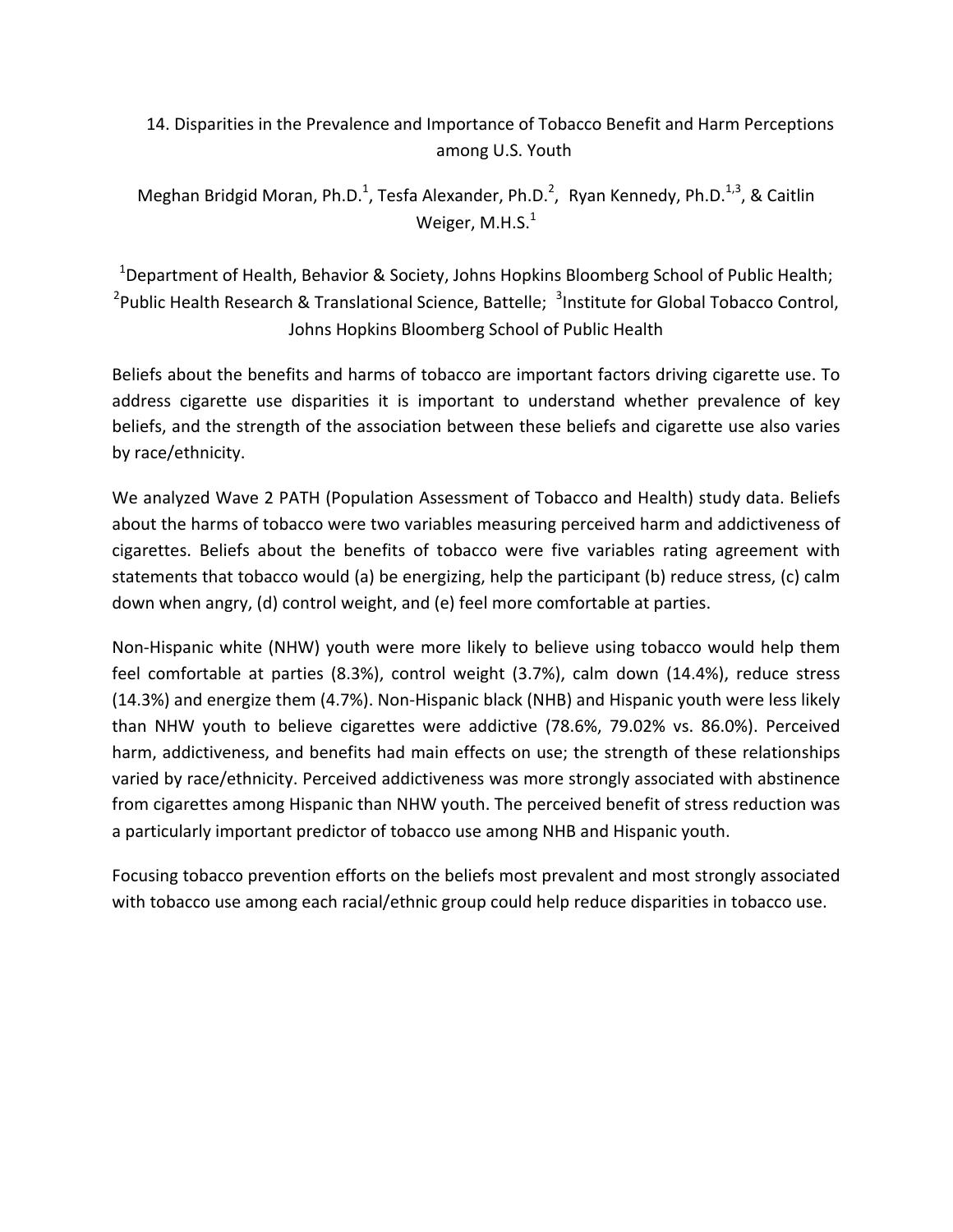### 15. The Association of E-cigarette Use Motivations and Combustible Tobacco Use Overtime among Exclusive E-cigarette and Multiple Product Users

Amanda J. Quisenberry<sup>1,2</sup>, Elizabeth G. Klein<sup>1,2</sup>, Alice Hinton<sup>1,2</sup>, Wenna Xi<sup>1,2</sup>, Sarah Cooper<sup>1,2</sup>, Nathan J. Doogan<sup>1,2</sup>, Theodore M. Brasky<sup>1,3</sup>, Haikady N. Nagaraja<sup>1,2</sup>, & Mary Ellen Wewers<sup>1,2</sup>

<sup>1</sup> The Ohio State University College of Public Health, Columbus OH;  $^2$  The Ohio State University Center for Excellence in Regulatory Tobacco Science, Columbus OH; <sup>3</sup> The Ohio State University-James Comprehensive Cancer Center, Columbus OH

As e-cigarette and multiple tobacco product use has increased, understanding user's motivations for e-cigarette use patterns may be important to tailor effective messages about tobacco use cessation and/or harm reduction. Little is known about use motivations and longterm usage patterns for multiple product and exclusive e-cigarette users, or whether motivations vary by region (urban/rural). Longitudinal data from a sample of Ohio urban and rural adult tobacco users were evaluated. Eligibility criteria included self-reporting either "daily" or "some day use" per week of e-cigarettes within two user types; exclusive e-cigarette users reported using other tobacco products less than some days (n=131), and multiple product users reported using any other tobacco product at least some days per week (n=117). At baseline, participants rated 21 independent factors motivating e-cigarette use. Current use of tobacco products was collected at baseline, 6, 12, and 18 months. Logistic regression models evaluated combustible tobacco use (yes/no) at any time point with each motivation as predictors, accounting for region stratified by user type. Analyses revealed no significant variations by region or region/motivator interactions. Individuals in the exclusive e-cigarette user group who endorsed using e-cigarettes because they help people quit smoking cigarettes (OR: 0.25, 95% CI: 0.07 – 0.94) and that e-cigarettes feel like smoking cigarettes (OR: 0.34, 95% CI: 0.13 – 0.91) had significantly lower odds of transitioning to combustible cigarette use over 18 months. Multiple product users who endorsed using e-cigarettes because they feel like smoking cigarettes had 5 times the odds of quitting combustible product use (OR: 4.99, 95% CI: 1.03 – 24.10). All multiple product users who quit using combustible products endorsed that ecigarettes might be less harmful than cigarettes, that they use e-cigarettes as a way of cutting down on cigarettes, and that they use e-cigarettes as an alternative to quitting tobacco altogether. Differential behavioral motivations predicted patterns of combustible tobacco use in exclusive e-cigarette and multiple product users. These findings highlight that motivations for e-cigarette use are associated with combustible product use over time among these adult tobacco users.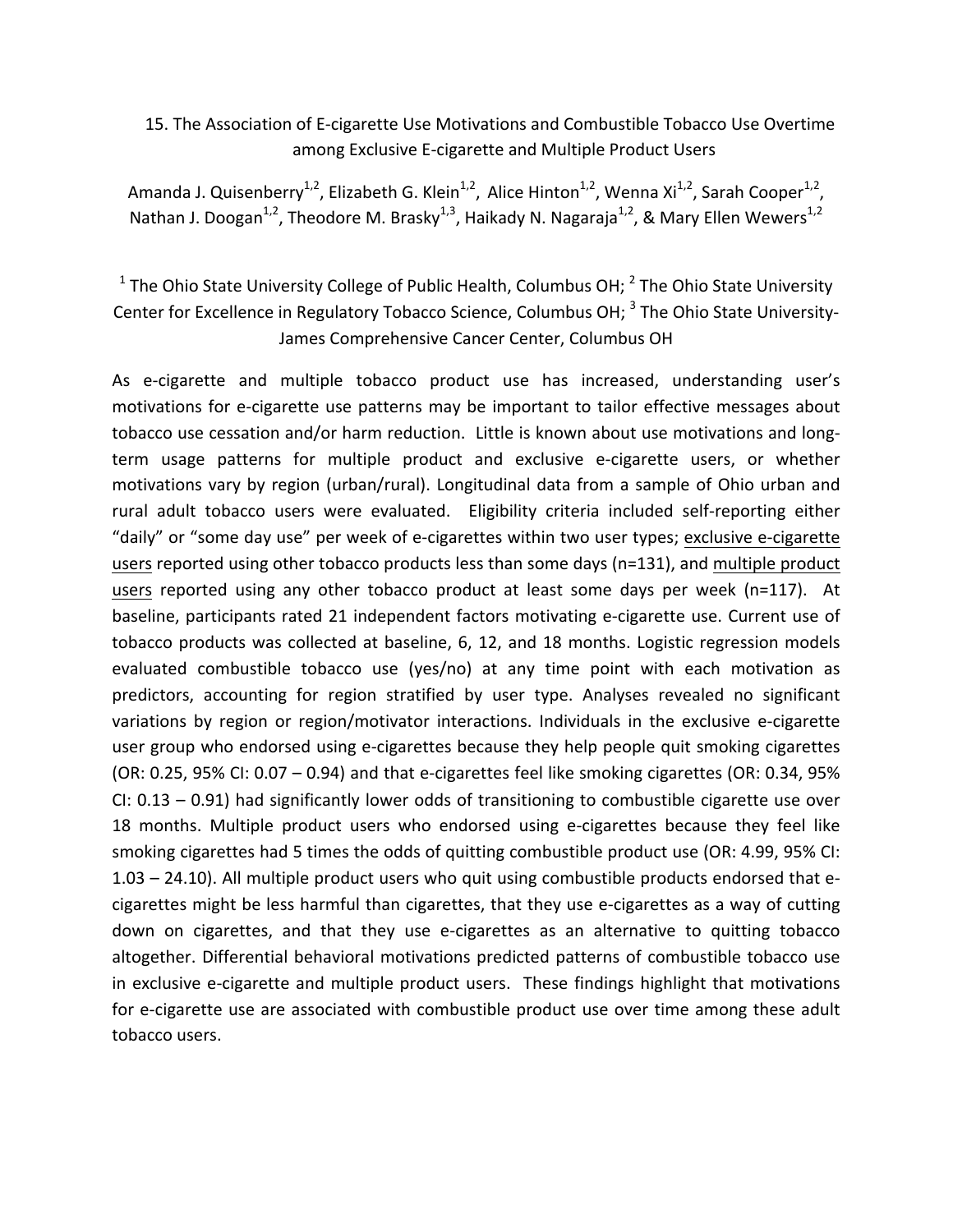16. Smokers' Misperceptions about Toxicity of Very Low Nicotine Cigarettes

M. Justin Byron, Ph.D.  $^{1, 2}$ , Michelle Jeong, Ph.D.  $^{1, 2}$ , David B. Abrams, Ph.D.  $^{3}$ , & Noel T. Brewer, Ph.D.  $^{1,2}$ 

<sup>1</sup> Lineberger Comprehensive Cancer Center, University of North Carolina, Chapel Hill, NC, USA;  $^{2}$ Department of Health Behavior, Gillings School of Global Public Health, University of North Carolina, Chapel Hill, NC, USA; <sup>3</sup>Department of Social and Behavioral Sciences. NYU College of Global Public Health, New York University, New York, NY

FDA has expressed interest in promulgating a very low nicotine content standard for cigarettes. Because many people incorrectly believe that nicotine is the main toxic agent in cigarettes, they may also believe that very low nicotine content (VLNC) cigarettes are less carcinogenic than other cigarettes.

A nationally-representative sample of 650 US adult smokers participated in our online survey about safety of VLNC cigarettes. We report preliminary findings from adjusted weighted analyses.

Overall, 47% of smokers believed that smoking very low nicotine cigarettes for 30 years would be less likely to cause cancer than smoking other cigarettes. This misperception was more common among smokers ages 55 or older (57%) than those ages 18-34 (42%,  $p < .05$ ), and more common among black (57%) than white  $(45%, p < .05)$  smokers.

Almost half of smokers have the misperception that smoking VLNC cigarettes is less likely to cause cancer than smoking other cigarettes, an unintended consequence that could undermine quitting. A communications campaign to emphasize that VLNC cigarettes are as toxic as other cigarettes may be a useful adjunct to a new nicotine standard.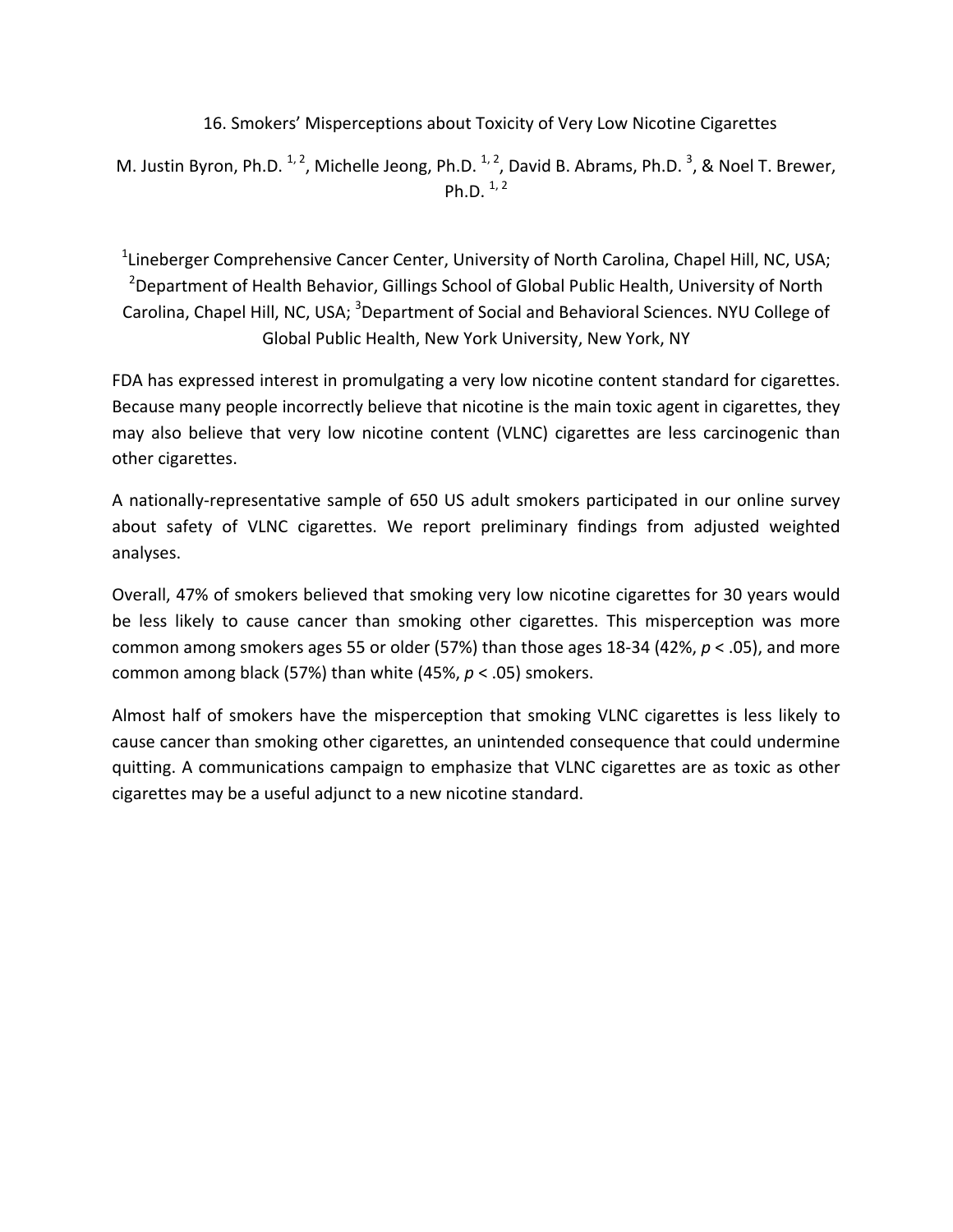#### 17. Queer & Quitting: Tobacco Cessation Among LGBTQ People

Mara Aussendorf, B.A.<sup>1</sup>, Jeff Turner, M.P.H.<sup>1</sup>, Sean McCormick, Ph.D.<sup>2</sup>, Jamie Magee, M.S.W.,  $M.S.P.H.<sup>2</sup>$ , Sue McLain, M.P.H. $<sup>3</sup>$ </sup>

# <sup>1</sup>Research and Evaluation Group, Public Health Management Corporation, Philadelphia, PA;  $2$ Health Promotion Council, Philadelphia, PA;  $3$ Division of Tobacco Prevention and Control, Pennsylvania Department of Health

LGBTQ populations have long been vulnerable to health risks, and often considered hard to reach. The largest health risk to the LGBTQ community is tobacco. As the leading cause of death, tobacco-use among LGBTQ is disproportionately higher than that of the general population. Tobacco companies' targeting of LGBTQ persons is among the many reasons for these disparate rates. A sense of community may increase smoking as a social act or pressure, and stress from discrimination may increase tobacco use, making quitting more difficult. Since 2011, Southeastern Pennsylvania Tobacco Control Project (SEPA TCP) has enrolled over 10,000 clients in tobacco cessation classes. Of these clients, 257 reported identifying as either "gay/lesbian," "bisexual," "transgender," "other" sexual orientation, or "other" gender. Clients complete surveys at intake and at three follow-up points. Analysis of survey data demonstrates quit trend differences between LGBTQ and straight clients. While LGBTQ and straight clients enter cessation classes with similar tobacco-use characteristics, at six-month follow up, LGBTQ clients are more likely to report having recently smoked than straight clients (P<.05). Other social factors – such as insurance status  $(P<.05)$  – significantly affect LGBTQ tobacco-use and likelihood to quit. Lower quit rates among LGBTQ clients indicate that current cessation programming should be enhanced to equitably provide care for this disparately impacted population. LGBTQ persons may benefit from different, culturally competent services. Findings from this study can be used by Health Promotion Council, the primary contractor for SEPA TCP, to improve programs for LGBTQ and increase reach.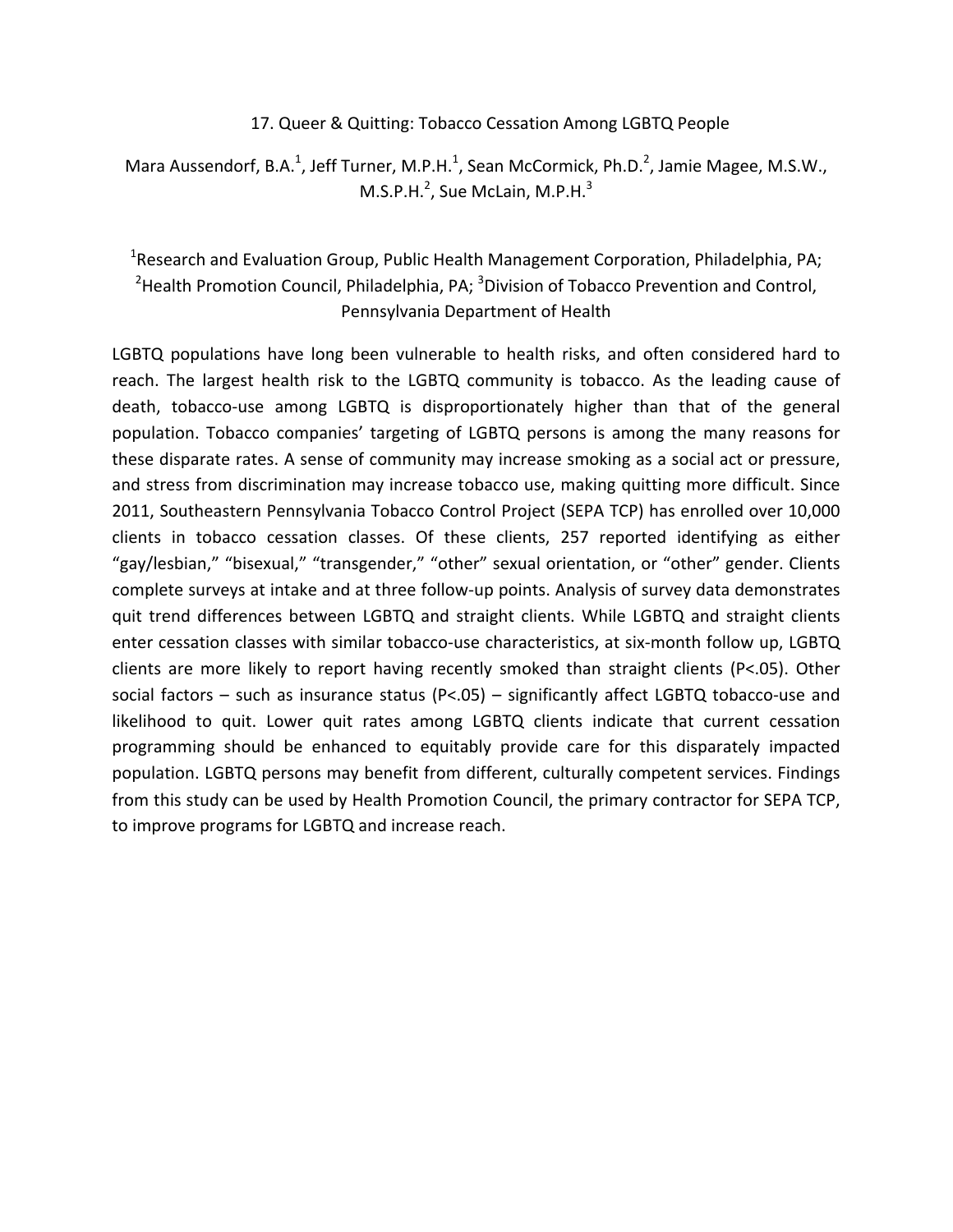18. Implications of Raising the Minimum Tobacco Sales Age to 21 Years

Jeff Turner, M.P.H.<sup>1</sup>, Mara Aussendorf B.A.<sup>1</sup>, Sean McCormick, Ph.D.<sup>2</sup> , Jamie Magee, M.S.W.,  $M.S.P.H.<sup>2</sup>$ , Sue McLain, M.P.H. $<sup>3</sup>$ </sup>

# <sup>1</sup>Research and Evaluation Group, Public Health Management Corporation, Philadelphia, PA;  $2$ Health Promotion Council, Philadelphia, PA;  $3$ Division of Tobacco Prevention and Control, Pennsylvania Department of Health

Raising the minimum age of purchasing tobacco products from 18 to 21 is a rising strategy to reduce smoking rates and prevent people from initiating tobacco use. Three U.S. states and 254 cities raised their sales age to 21, and tobacco cessation advocates are working in many other states to follow this trend. In general, young people are a key vulnerable population to support through brain develop. Health Promotion Council is the primary contractor for the Southeastern Pennsylvania (PA) Tobacco Control Project, the primary source of coordinated tobacco cessation services across seven counties in PA. Since 2011, the project has enrolled over 10,000 clients in community based tobacco dependency treatment classes. Based on clients' intake, end-of-class, 1-month, and 6-month follow up surveys, we analyzed factors related to the impact of raising the sales age to 21. On average, clients seeking help to quit began smoking at age 17. A larger percentage of clients began smoking in the three-year period between 18 and 20 years of age  $(21.1%)$  than in the following three-year period (ages 21-24; 6.3%), suggesting that an increased sales age of 21 may affect a large number of prospective smokers. Additionally, the mode age at which clients began smoking is 16 years old, the typical age of High School sophomores. A sales age above that of most high school students would decrease tobacco products on high school campuses, reducing the chance of early exposure. Further analysis will explore quit rate differences between age groups.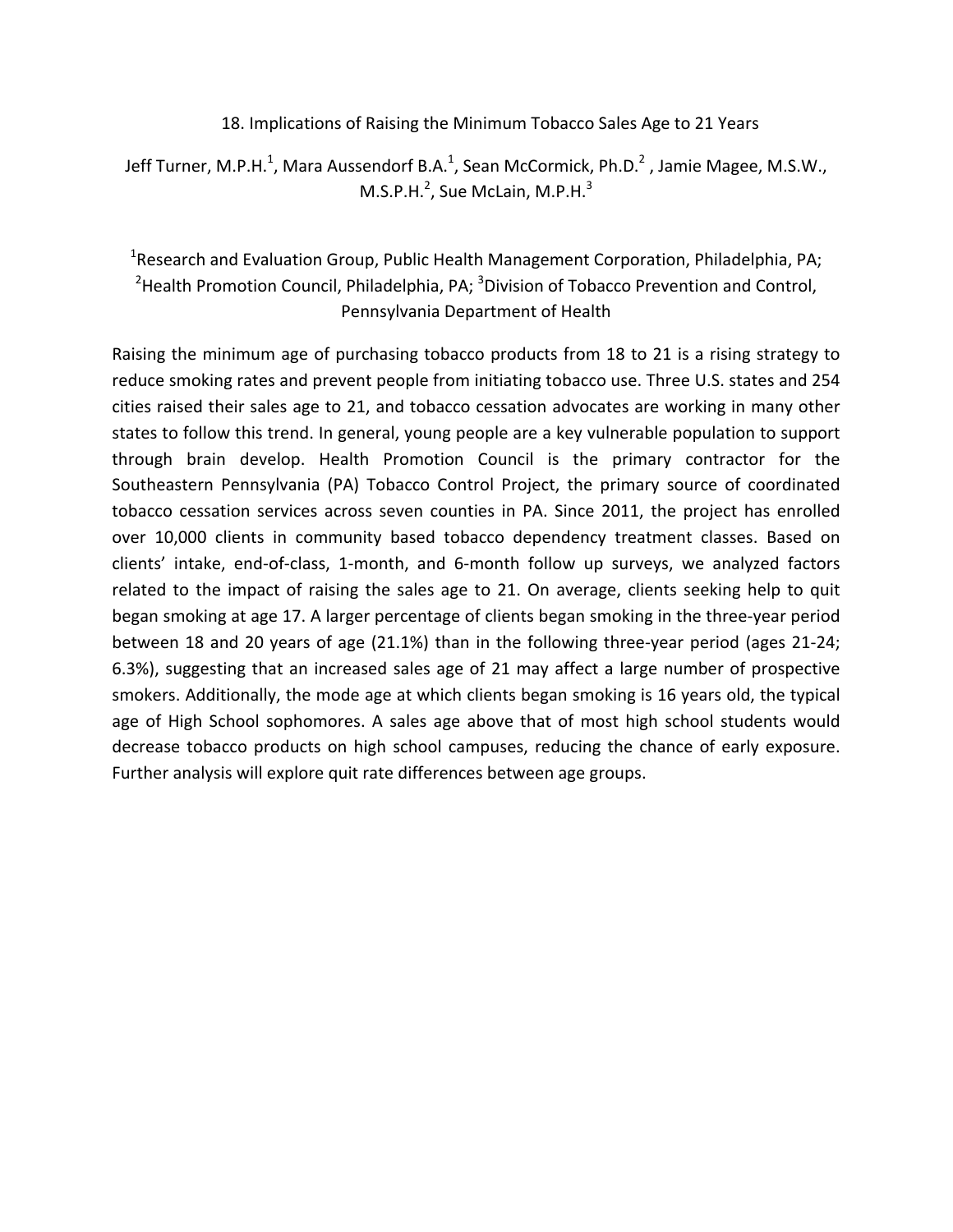# 19. Brief Assessment of Cigarette Demand (BACD): Initial Development and Validation Results

Cara Murphy, Center for Alcohol and Addiction Studies, Brown University; James MacKillop, Peter Boris Centre for Addictions Research, McMaster University; Rosemarie A. Martin, Center for Alcohol and Addiction Studies, Brown University; Jennifer W. Tidey, Center for Alcohol and Addiction Studies, Brown University; Rachel Cassidy, Center for Alcohol and Addiction Studies, Brown University; Damaris J. Rohsenow, Center for Alcohol and Addiction Studies, Brown University.

Developing briefer behavioral economic measures is an important priority to ensure these measures can be used in a variety of different contexts and to reduce participant burden. We developed and sought to validate a Brief Assessment of Cigarette Demand (BACD).

A 17-item Cigarette Purchase Task (CPT) and a 3-item BACD were completed concurrently in two community samples of smokers (study 1: adult smokers (n=80) with substance use disorders (SUD); study 2: teenage smokers  $(n=81)$ ). Responses on the CPT and BACD were compared for three facets of demand: 1) intensity (the number of cigarettes requested at no cost), 2)  $o_{max}$  (the maximum hypothetical expenditure on cigarettes in a 24-hour period), and 3) breakpoint (the point at which consumption is totally suppressed/no cigarettes are purchased). Correlations of demand indices with cigarettes/day and nicotine dependence were also calculated.

Measures of cigarette demand on the CPT and BACD were significantly correlated for all three indices in the adult sample (intensity = .86, breakpoint = .28, and  $o_{\text{max}}$  = .43) and for two of the indices in the teen sample (intensity = .97, breakpoint = .33). The CPT and BACD relationships with smoking and nicotine dependence were similar for breakpoint and intensity but not for O<sub>max</sub>.

Although initial analyses show promise for a brief assessment of cigarette demand, additional work is needed to improve psychometric properties before adoption. Development of brief measures of demand could help advance the scientific understanding and treatment of addictive disorders.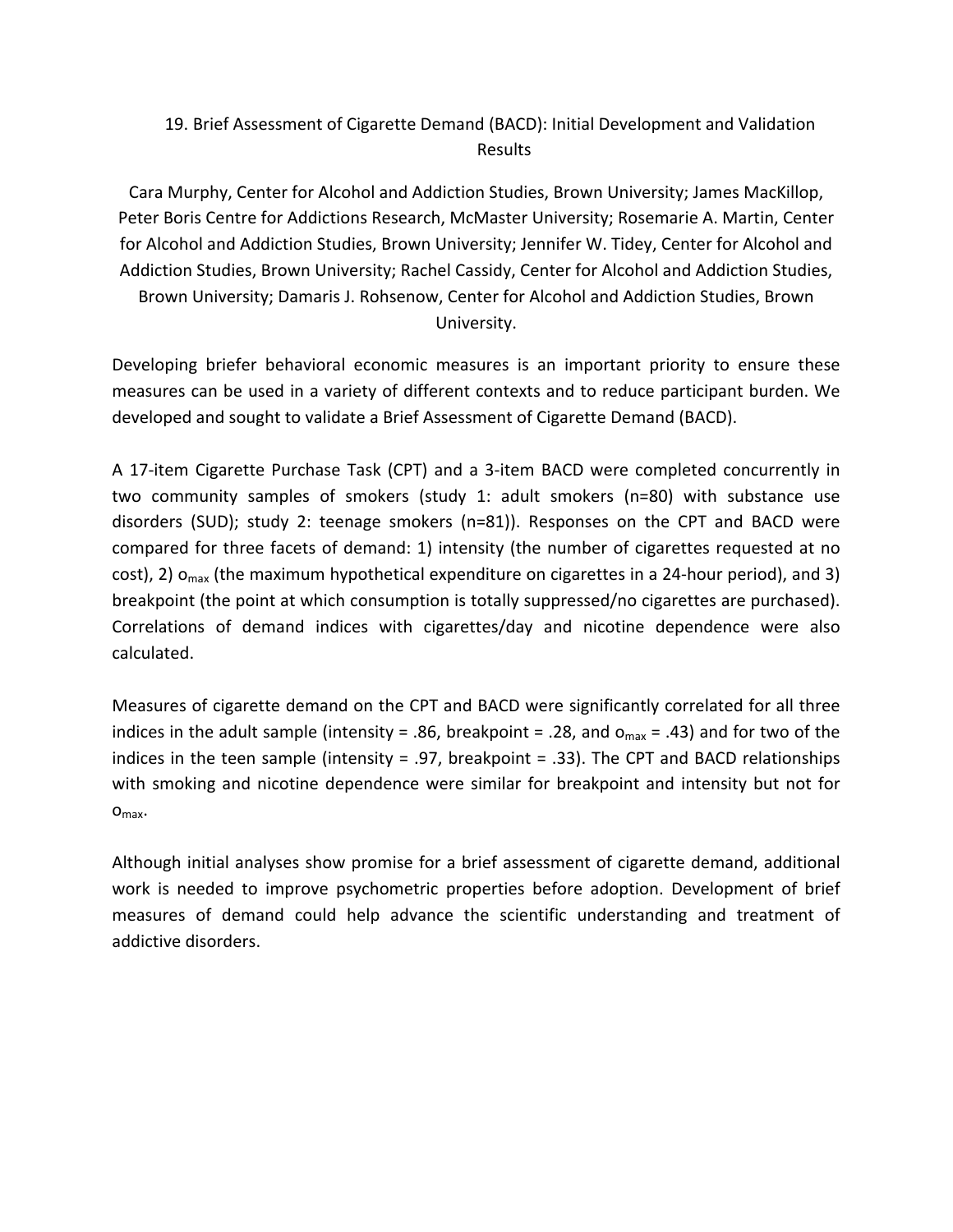# 20. FDA Compliance Inspections on Retail Sales to Minors of Cigars and Electronic Cigarettes in the United States: 2016-2017

Hongying Dai, Ph.D.

Health Services & Outcomes Research, Children's Mercy Hospital, Kansas City, MO; Department of Biomedical & Health Informatics, University of Missouri-Kansas City; Department of Pediatrics, University of Missouri-Kansas City

The recently finalized "Deeming Rule" expanded the FDA authority to regulate over ecigarettes, cigars, and other newly deemed tobacco products. The first round of new rules, including ID checks and no sales to minors under 18, were effective on August 8, 2016. A few studies have investigated the FDA retail inspections of cigarette sales ENREF 18 but no study has evaluated the FDA inspections of newly regulated products, including e-cigarettes and cigars. 

This study will examine the retail violation rate for sale to minors (RVRm) of newly regulated tobacco products using the FDA compliance inspection database. We will text mine the FDA decision letters ( $n \approx 15,000$ ) from August 8, 2016 to June 30, 2017 to obtain the violated tobacco product information (e.g., cigarettes, cigars, e-cigarettes, smokeless). RVRm is calculated by dividing the number of violations per tobacco product by the number of inspections. We will test the hypotheses of whether 1) state level tobacco control policies; 2) census tract level socio-economic status (SES), urbanicity and tobacco retailer density, are associated with RVRm. All variables will be linked through the Geographic Information Systems. Multi-level regression models will be performed to predict the propensity of RVRm for cigars and e-cigarettes at the neighborhood level. 

The results show that sales to minors for cigars and e-cigarettes were prevalent. Cigarettes, cigars and e-cigarette products accounted for 40.1%, 33.1%, and 23.3% of total warning letters, respectively. The findings demonstrate the needs to fully understand the likelihood of retail violation for these newly regulated products at the neighborhood level.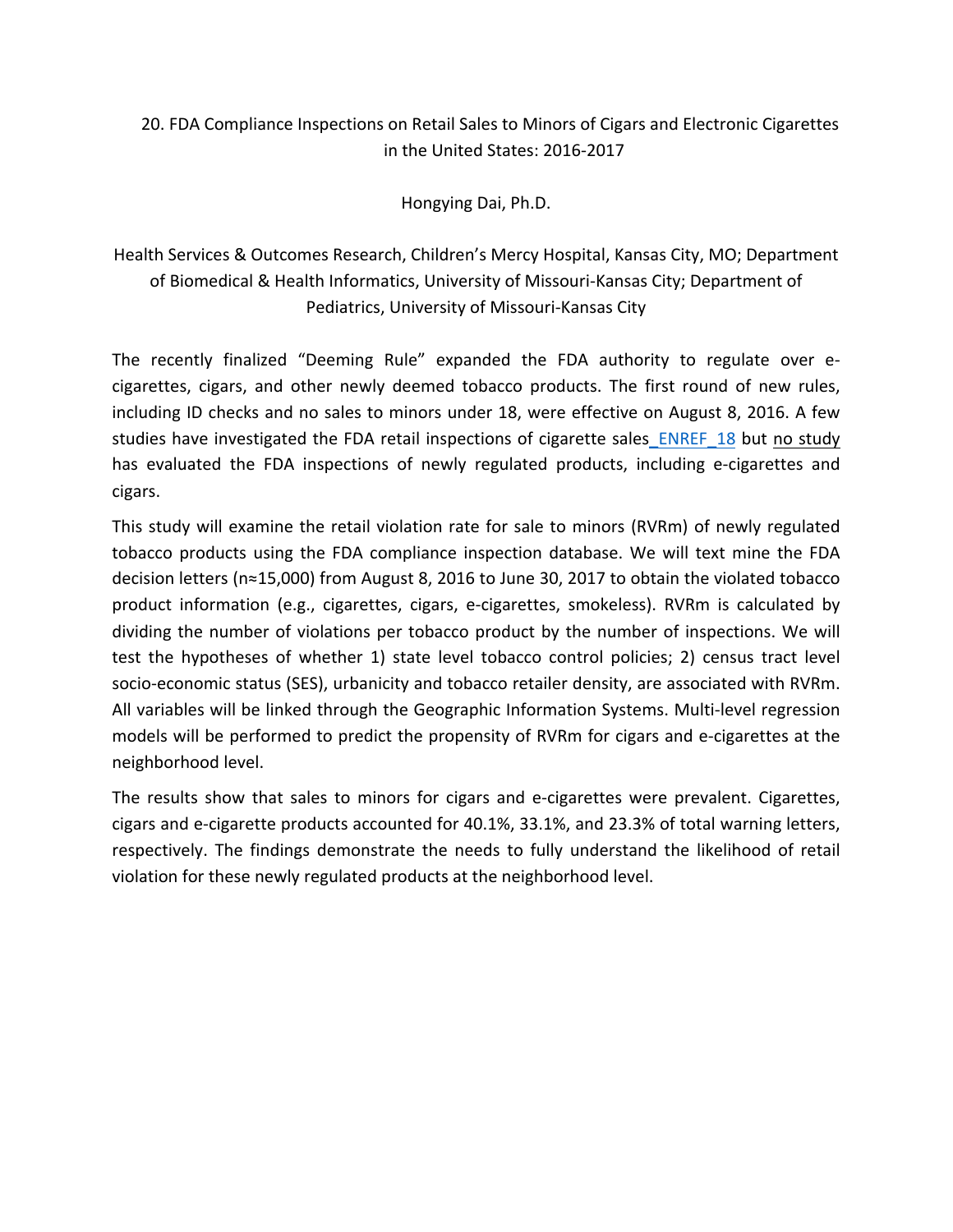21. Impact of Flavorants and Sweeteners on Waterpipe Tobacco Smoking

Eleanor L. S. Leavens, M.S.<sup>1,2</sup> Jessica Son, M.S.<sup>1</sup> Taylor L. Morgan, B.A.<sup>1</sup> Thomas Eissenberg, Ph.D.<sup>3</sup> Alan Shihadeh, Ph.D.<sup>4</sup> Theodore L. Wagener, Ph.D.<sup>1,5</sup>

 $^{1}$ Oklahoma Tobacco Research Center, Oklahoma City, OK;  $^{2}$ Department of Psychology, Oklahoma State University, Stillwater, OK; <sup>3</sup>Department of Psychology, Virginia Commonwealth University, Richmond, VA; <sup>4</sup>Department of Mechanical Engineering, American University of Beirut, Beirut, Lebanon; <sup>5</sup>Department of Pediatrics, University of Oklahoma Health Sciences Center, Oklahoma City, OK

Waterpipe tobacco smoking (WTS), a practice likely as dangerous as cigarette smoking, is proliferating in the US. One possible reason for increases in WTS is the inclusion of flavorants and sweeteners in the tobacco. Only one in-laboratory study has examined the impact of flavors on WTS; however, no studies have examined the impact of sweeteners.

WP smokers (N=6) completed three, 1-hour WTS sessions [flavored + sweetened (FS) vs. unflavored + sweetened (US) vs. unflavored + unsweetened(UU)] in a counterbalance fashion. Study visits were completed in dyads. Participants completed surveys assessing subjective smoking experience post-session and exhaled carbon monoxide testing pre- and post-session. WTS patterns were measured continuously throughout the smoking session. Data collection is ongoing.

While not significant, reports of intentions for regular use were greater for the FS than the UU preparations ( $p \leq 0.10$ ). Participants reported an enhanced smoking experience, including greater desire, liking, enjoyment, interest in continued use, and willingness to use again for the FS preparation  $(p < .10)$ . No significant differences were observed for topography measures or eCO between preparations.

The current study is the first to investigate the impact of an unflavored tobacco compared to a preferred flavor and the first the examine the role of sweeteners in WTS. If replicated in the full trial, the results may have implications for regulations of flavorants and sweeteners in WTS.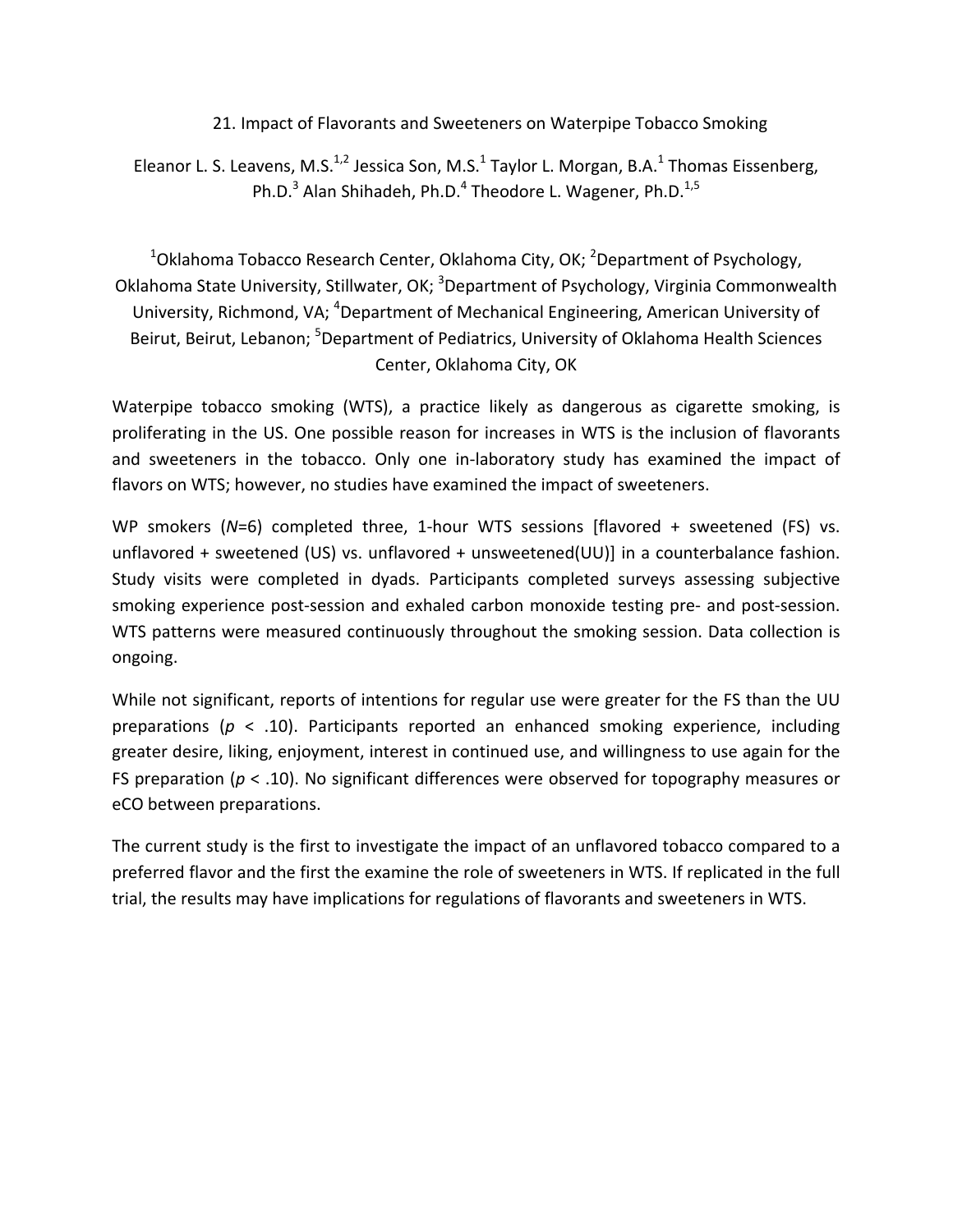## 22. Effect of Alcohol Consumption on Waterpipe Tobacco Smoking Patterns, Toxicant Exposure, and Smoking Experience

Eleanor L. S. Leavens, M.S.<sup>1,2</sup> Taylor L. Morgan, B.A.<sup>1</sup> Kelsey Lee, B.A.<sup>2</sup> Jessica Son, M.S.<sup>1</sup> Emma I. Brett, M.S.<sup>2</sup> Thomas Eissenberg, Ph.D.<sup>3</sup> Alan Shihadeh, Ph.D.<sup>4</sup> Thad R. Leffingwell, Ph.D.<sup>2</sup> Theodore L. Wagener  $Ph.D.<sup>1</sup>$ 

 $^{1}$ Oklahoma Tobacco Research Center, Oklahoma City, OK;  $^{2}$ Department of Psychology, Oklahoma State University, Stillwater, OK; <sup>3</sup>Department of Psychology, Virginia Commonwealth University, Richmond, VA; <sup>4</sup>Department of Mechanical Engineering, American University of Beirut, Beirut, Lebanon; <sup>5</sup>Department of Pediatrics, University of Oklahoma Health Sciences Center, Oklahoma City, OK

Concurrent alcohol consumption and waterpipe tobacco smoking (WTS) is common. WP smokers are more than twice as likely to use alcohol and alcohol use during WTS sessions is associated with greater smoke exposure. However, no research has directly examined the impact of alcohol consumption on smoking patterns, toxicant exposure, and subjective smoking experience in a controlled laboratory setting.

Dyads of WP smokers ( $N = 28$ ) completed two in-laboratory smoking sessions (placebo vs. active drink [BrAC = .08]) in a randomized crossover design. Following drink consumption, participants smoked WP for up to 2 hours. Exhaled carbon monoxide (eCO) was assessed preand post-smoking session. Questionnaires assessed subjective smoking experience at postsession and smoking patterns were measured continuously throughout each smoking session.

When consuming the active drink, participants reported a greater desire/urge and need to experience the session again (ps < .05). While eCO boost did not differ significantly between sessions, participants smoked significantly longer during the active session ( $p = .001$ ). While not significant, measures of total puff time, number of puffs, and total inhaled volume were also approaching significance ( $ps < .10$ ) with all greater during the active drink session.

The current study is the first to assess the impact of alcohol consumption on WTS patterns, toxicant exposure, and subjective smoking experience. Findings that alcohol consumption was consistently associated with an enhanced and longer smoking experience, indicates a potential need for regulations of alcohol sales in WP lounges.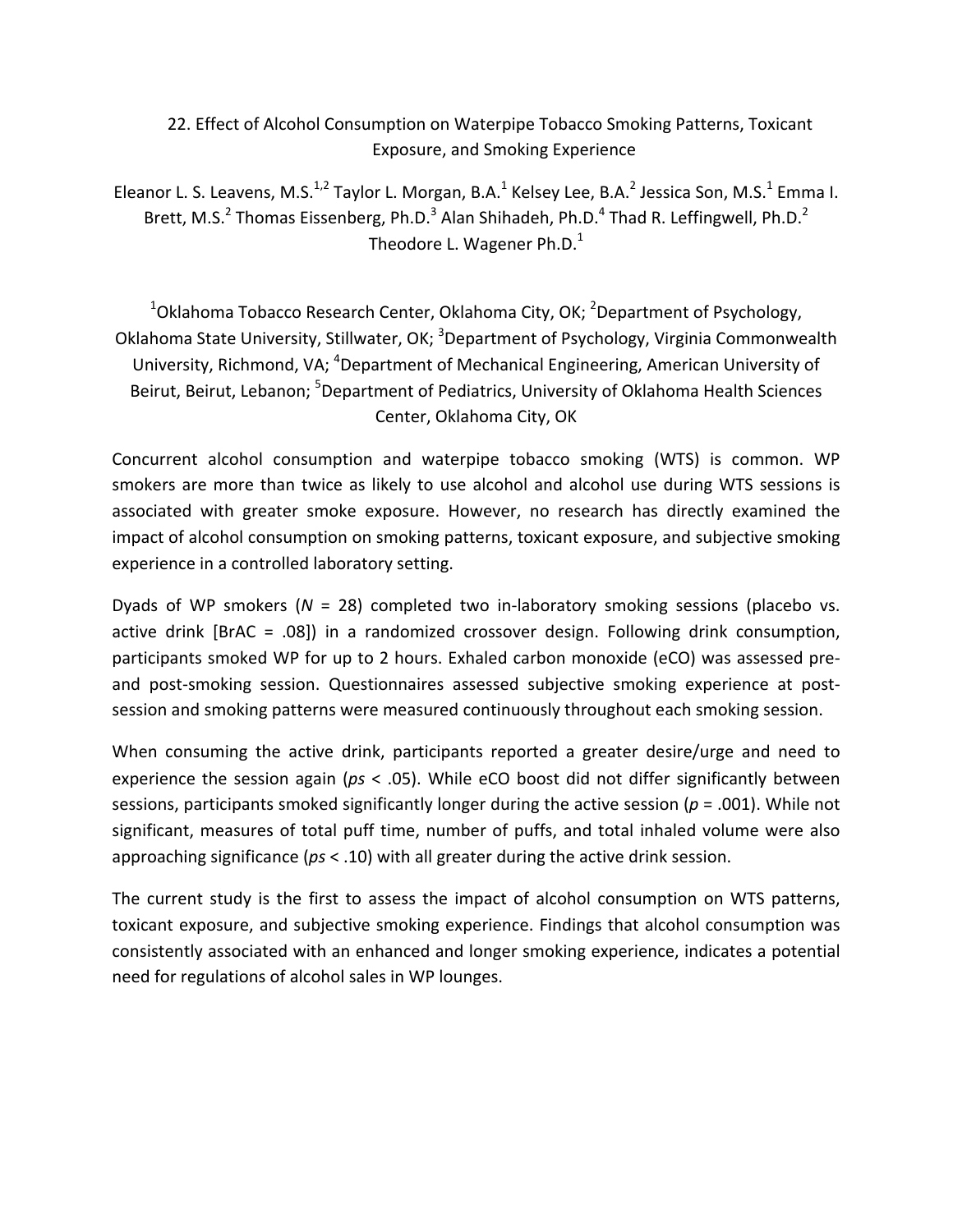## 23. Associations between Opioid and Nicotine Dependence in Nationally Representative Samples of United States Adult Daily Smokers

Maria A. Parker, Joanna M. Streck, and Stacey C. Sigmon

#### University of Vermont

Prevalence of smoking among adults with opioid dependence is six-fold that of the general population. Further, while most opioid-dependent smokers report a desire to quit, success rates are one-fourth that of smokers without a substance use disorder. We sought to better understand the prevalence and severity of nicotine dependence among opioid-dependent individuals relative to those not dependent on opioids using nationally representative samples of adult daily smokers.

Data were derived from multiple years of the National Survey on Drug Use and Health (NDSUH, 2006-2014;  $n=59,978$ ). Nicotine dependence was measured by  $(1)$  the Nicotine Dependence Syndrome Scale (NDSS) and (2) the first item of the Fagerström Test for Nicotine Dependence (time to first cigarette; FTND). Opioid dependence was assessed using the Diagnostic and Statistical Manual of Mental Disorders criteria (DSM-IV).

After accounting for sociodemographic and smoking characteristics that differed between the groups, opioid-dependent daily smokers were about twice as likely to be dependent on nicotine than were adult daily smokers not dependent on opioids. This relationship was consistent across NDSS and FTND measures of nicotine dependence (p-values<0.05). In addition, opioiddependent smokers exhibited greater severity of nicotine dependence compared to nondependent smokers, as evidenced by higher mean NDSS scores (p<0.05).

Opioid dependence is significantly associated with increased odds and severity of nicotine dependence among daily smokers. Considering the disproportionate societal and economic burdens of smoking and smoking-related consequences in this vulnerable smoker population, continued investigations are needed to better understand opioid-dependent individuals' elevated smoking rates and poor cessation outcomes.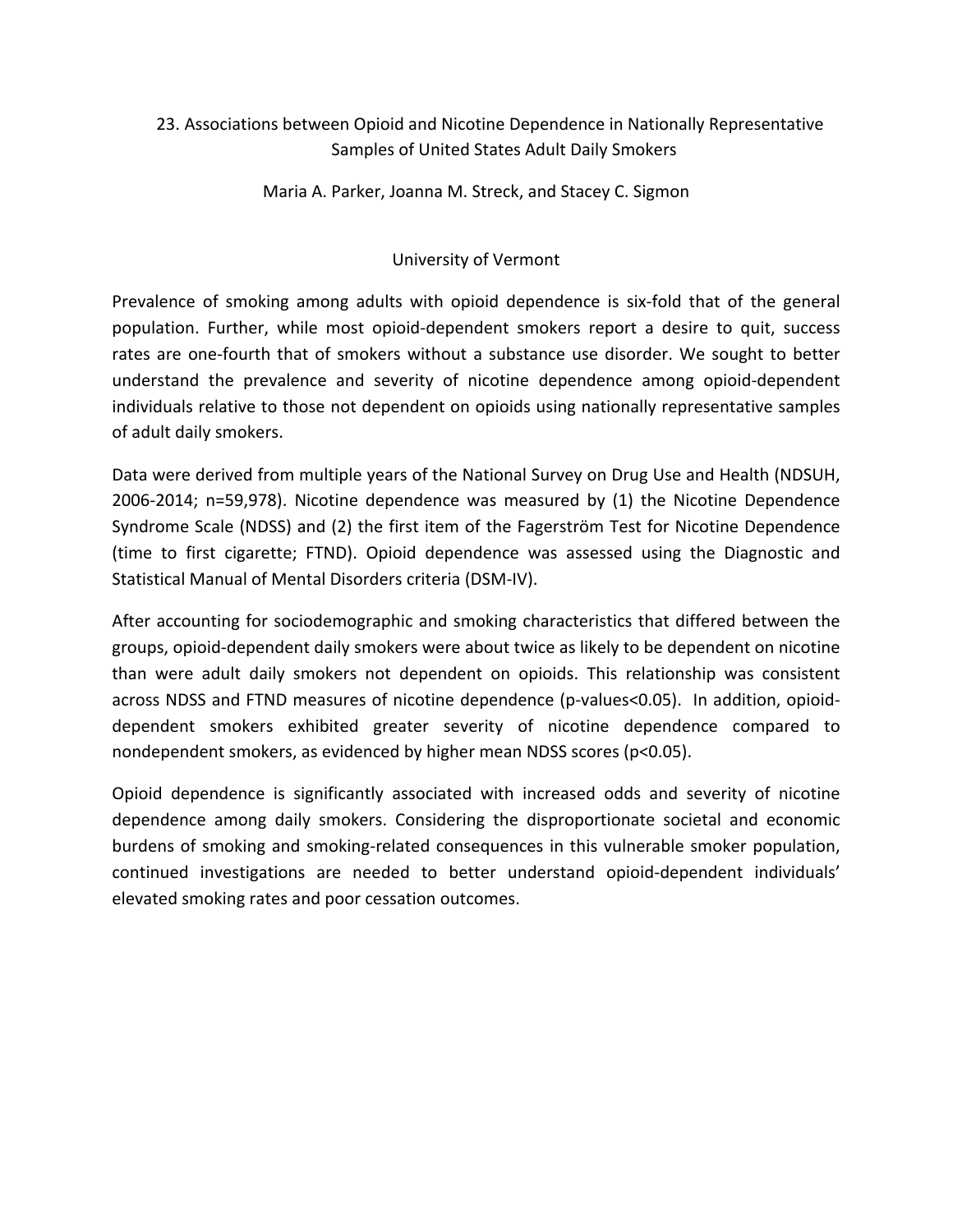## 24. Characterizing Nicotine Withdrawal across Vulnerable Populations: Data from a Trial Examining Reduced Nicotine Content Cigarettes

Joanna M. Streck<sup>1</sup>, Stacey C. Sigmon<sup>1</sup>, Maria A. Parker<sup>1</sup>, Sarah H. Heil<sup>1</sup>, Maxine L. Stitzer<sup>2</sup>, Jennifer W. Tidey<sup>3</sup>, Diann E. Gaalema<sup>1</sup>, Cecilia Bergeria<sup>1</sup>, Danielle Davis<sup>1</sup>, Shelly Naud<sup>1</sup>, John R. Hughes<sup>1</sup>, and Stephen T. Higgins<sup>1</sup>

#### University of Vermont<sup>1</sup>, Johns Hopkins University<sup>2</sup> and Brown University<sup>3</sup>

Individuals with socioeconomic, psychiatric or other disadvantages bear a disproportionate burden of smoking and smoking-related consequences. Recent research by the UVM TCORS indicates that disadvantaged smokers may respond to reductions in the nicotine content of cigarettes with reductions in cigarette demand and other measures of addiction potential. However the withdrawal experienced by these vulnerable smokers has not been characterized. Here we examine withdrawal severity following acute exposure to cigarettes with varying nicotine content and its association with the characteristics widely associated with vulnerability to smoking (opioid dependence, anxiety, depression, education, gender).

Methadone- or buprenorphine-maintained patients  $(n=68)$ , individuals with affective disorders  $(n=80)$  and economically-disadvantaged women  $(n=82)$  completed five sessions in this withinsubjects laboratory study. In each session, they smoked a single research cigarette varying in nicotine content  $(0.4, 2.4, 5.2, 15.8 \text{ mg/g})$  or their usual brand cigarette under double-blind, acute abstinence (CO<50% baseline) conditions. Participants completed the Minnesota Nicotine Withdrawal Scale (MNWS) before and every 15 minutes post-cigarette for the hour following smoking. Our primary aim was to characterize the contribution to withdrawal of individual characteristics often indicative of smoking risk (opioid dependence, anxiety, depression, education, gender). MNWS AUC scores were calculated across sessions using an ANOVA and then also analyzed using multivariate regression models that adjusted for several variables that have historically predicted withdrawal severity (i.e., nicotine dose, age, FTND score, and cigs/day).

Depression was the only significant predictor of MNWS AUC scores  $(p< .001)$  while opioid dependence approached significance  $(p=0.07)$ . Additionally, there were significant anxiety x dose, depression x dose and gender x dose interactions on MNWS AUC (*ps*<.05).

Depression severity may be associated with levels of nicotine withdrawal experienced by disadvantaged smokers across a range of nicotine content cigarettes.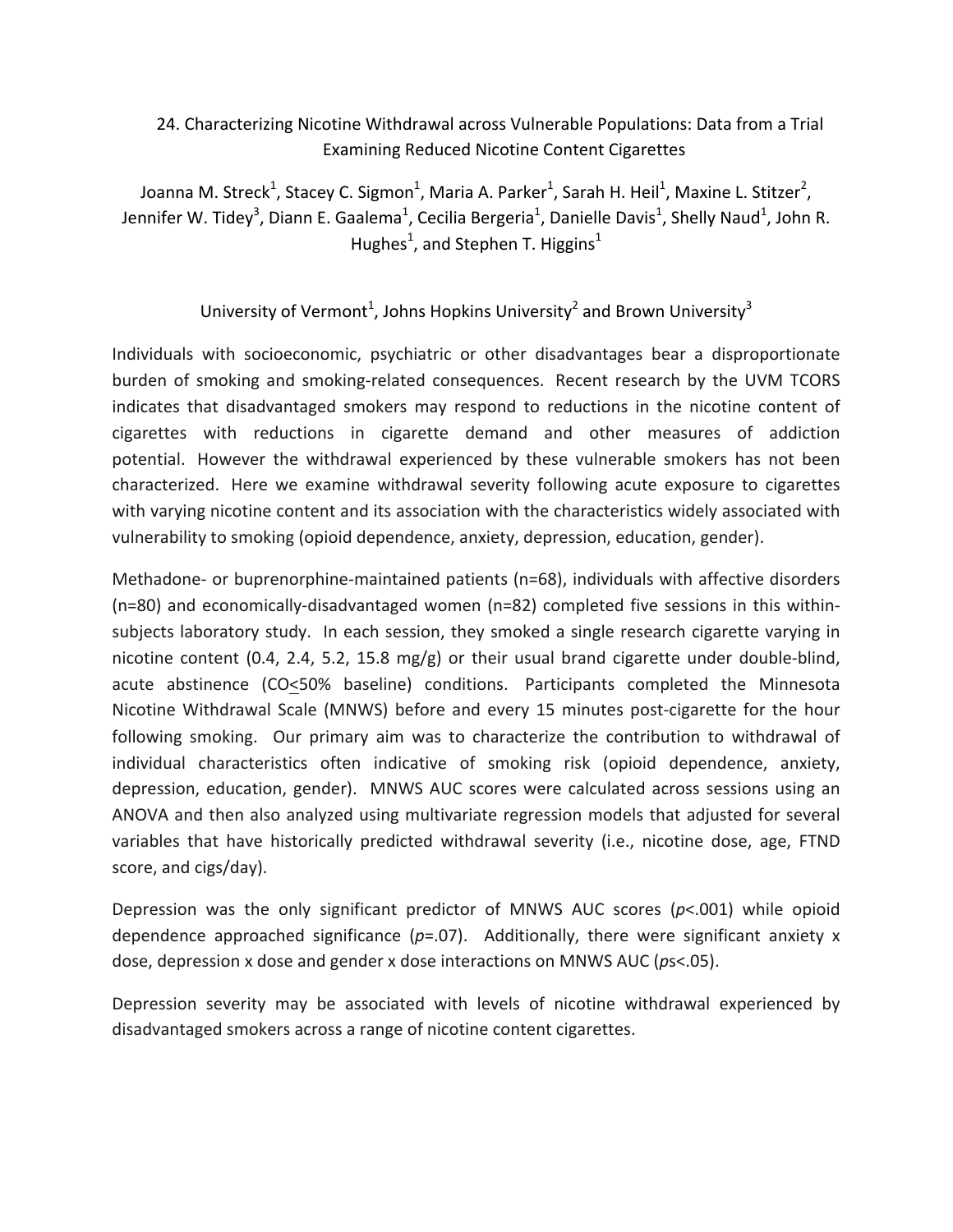## 25. Examining Interrelationships between Delay Discounting and Simulated Demand for Cigarettes Among Pregnant Women

Tyler D. Nighbor  $1, 2$ , Ivori Zvorsky $1, 3$ , and Stephen T. Higgins  $1, 2, 3$ 

<sup>1</sup>Vermont Center on Behavior and Health;  ${}^{2}$ Department of Psychiatry, University of Vermont;  $3$ Department of Psychological Science, University of Vermont

Two of the more common applications of behavioral economics tasks used in the study of cigarette smoking are delay discounting (discounting of the value of rewards as a function of delay to obtaining them) and simulated demand for cigarette smoking using the Cigarette Purchase Task (CPT). However, few studies have evaluated whether combining delay discounting and CPT performance may enhance understanding of smoking beyond observations with either alone. The current investigation served an initial evaluation of the interrelationship between delay discounting and CPT performance by examining associations with the likelihood of making quit attempts upon learning of a pregnancy. Antepartum quit attempts are a reliable predictor of successfully quitting smoking during antepartum and served as a marker for quitting in the present study.

Data from 114 women who were enrolled in a smoking-cessation trial were analyzed. Women were separated into 4 groups based on baseline CPT intensities (estimated consumption at \$0 cost) and discounting rates (i.e., high intensity, steep discounters; high intensity, shallow discounters; low intensity, steep discounters; low intensity, shallow discounters). Together, these categories were used to evaluate individual differences in the likelihood of making a quit attempt prior to entering prenatal care using a chi-square test and odds ratios to evaluate the magnitude of associations.

Women with low intensity were significantly  $(\chi^2)(1) = 8.62$ ,  $p < .01$ ; OR = 4.13, CI = 1.54 – 11.08) more likely to make a quit attempt during their current pregnancy than those with high intensity. Although shallow discounters were more likely than steep discounters to make a quit attempt, these findings were not statistically significant ( $p = .159$ ). Similarly, no statistically significant interaction between intensity and discounting was observed.

Decisions about quitting smoking during early pregnancy appear to be dominated by the influence of factors controlling intensity for smoking, which is highly correlated with smoking rate. Any influence of discounting on quit attempts appears to be quite modest.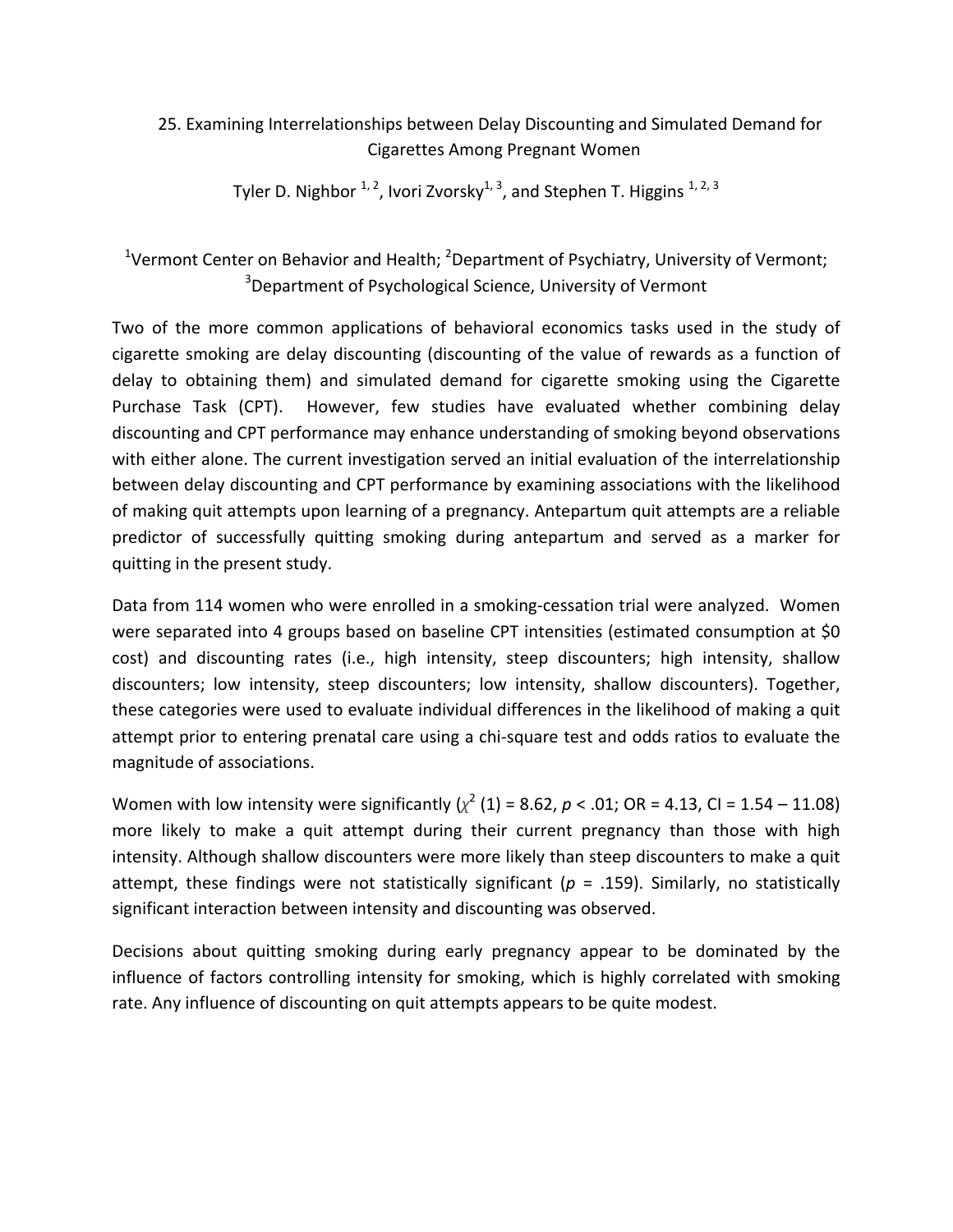# 26. Characterizing Responses to Cigarettes with Varying Levels of Nicotine in Women Vulnerable to Smoking During Pregnancy

Cecilia L. Bergeria, Sarah H. Heil, Stacey C. Sigmon, Jennifer W. Tidey, Diann E. Gaalema, John R. Hughes, Maxine L. Stitzer, Hanna Durand, Janice Y. Bunn, Jeff S. Priest, Christopher A. Arger, Mollie E. Miller, Danielle R. Davis, Joanna M. Streck, Joan M. Skelly, & Stephen T. Higgins

#### University of Vermont

Approximately 11% of women  $(\sim 17)$  million) are smokers when they become pregnant, but prevalence can exceed 33% among especially vulnerable women. Smoking during pregnancy causes catastrophic pregnancy complications and adverse effects on fetal development that can compromise health throughout the lifespan. A national policy of reducing the nicotine content of cigarettes has the potential to be an effective method of reducing the prevalence of cigarette smoking and smoking-related adverse health outcomes in this highly vulnerable population. This secondary analysis characterized how women of child bearing age at increased risk for continuing to smoke during pregnancy respond to cigarettes with varying levels of nicotine.

Ninety-five women (18-44 years) with risk factors for continuing to smoke during pregnancy (socioeconomic disadvantage, opioid use disorder, affective disorder) completed four sessions where they sampled cigarettes with varying levels of nicotine  $(0.4, 2.4, 5.2,15.8 \text{ mg/g}).$ Participants smoked cigarettes through a desktop smoking topography device, completed the modified Cigarette Evaluation Questionnaire (mCEQ) after smoking each cigarette and completed measures of withdrawal before and every fifteen minutes in the hour after smoking.

Women had significantly smaller total puff volume, mean maximum flow and total puff number when smoking 0.4 mg/g cigarettes compared to the 15.8 mg/g cigarette mCEQ subscale scores (Satisfaction, Psychological Reward, Aversion, Enjoyment of Respiratory Tract Sensations and Craving Reduction) decreased across doses (p's < .05). While all doses produced U-shaped withdrawal curves over time, the highest dose produced the greatest decreases immediately and one hour after smoking (dose X time,  $p < .01$ ).

Women vulnerable to smoking during pregnancy report cigarettes with very low nicotine content are less satisfying and rewarding, suggesting lower abuse potential. Furthermore, acute exposure to cigarettes with very low nicotine content does not produce compensatory smoking but does largely alleviate withdrawal.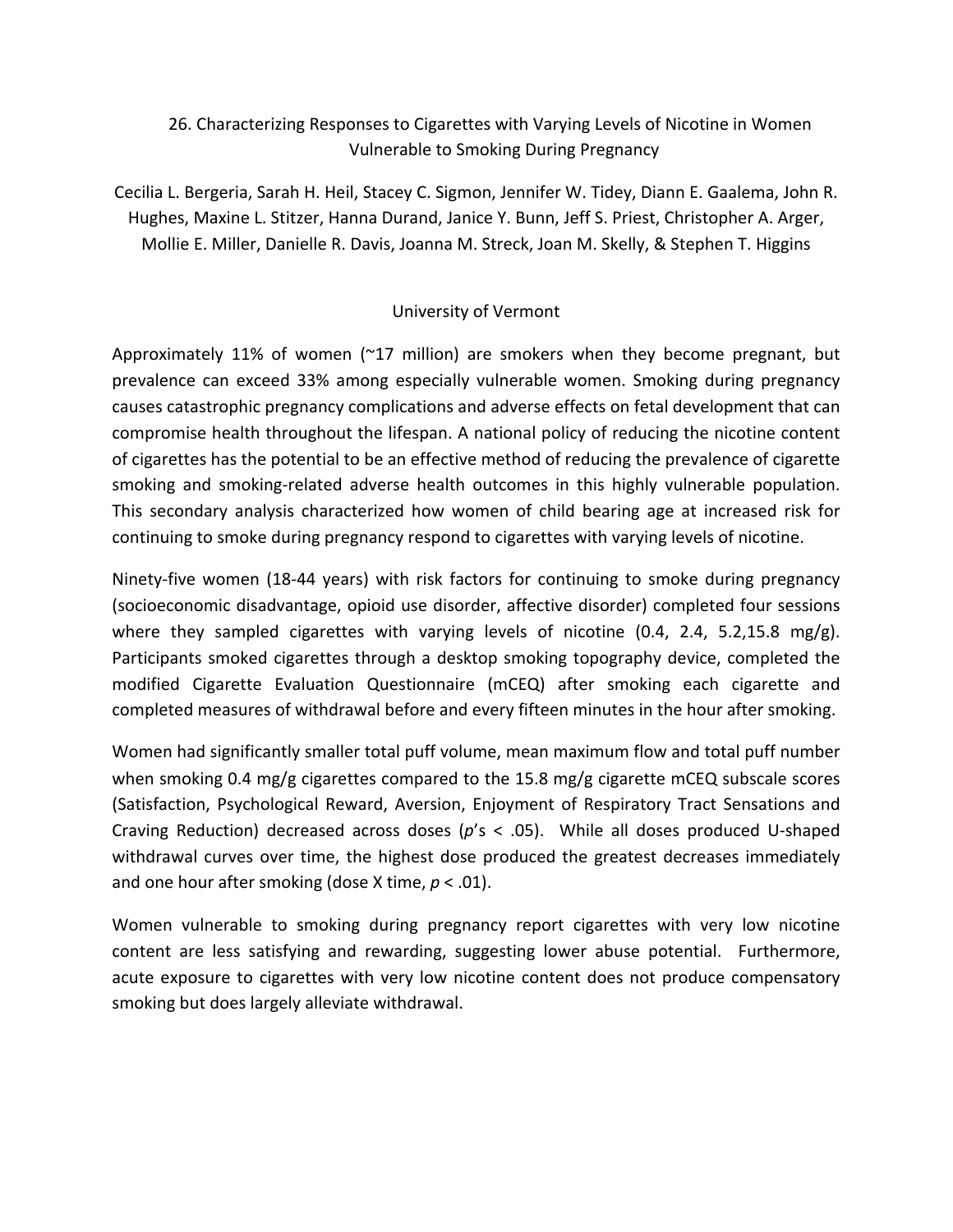# 27. It's a Trap! An Examination of Waterpipe Smokers and Non-Smokers' Reactions to Anti-Waterpipe PSAs

Elise M. Stevens, PhD<sup>1</sup> (presenting author), Seunghyun Kim<sup>2</sup>, Glenn Leshner, PhD<sup>2</sup>, Eleanor L. Leavens, MS $^1$ , Jennifer I. Vidrine, PhD $^1$ , Summer G. Frank, PhD $^1$ , Theodore L. Wagener, PhD $^1$ 

 $^{1}$ Oklahoma Tobacco Research Center, Stephenson Cancer Center, The University of Oklahoma Health Sciences Center, Oklahoma City, OK;  ${}^{2}$ Gaylord College of Journalism and Mass Communication, The University of Oklahoma, Norman, OK

Waterpipe (WP) smoking can lead to negative health outcomes, and while cigarette smoking has decreased among youth and young adults, WP smoking is increasing. In order to communicate the risks of WP smoking, public service announcements (PSAs) have been employed. Little research has examined these PSAs' effects.

Current WP smokers ( $n = 20$ ) and non-WP smokers ( $n = 25$ ) were randomized 2:1 (PSA:Control) to view either three anti- WP PSAs, created by the Truth campaign, or three control videos. Participants answered questions after each message pertaining to reactance, perceived risk, message acceptance, and motivations.

In general, results showed that WP non-smokers reacted more positively toward the PSAs in terms of message acceptance and attitude towards the message ( $ps < .001$ ). Interestingly, even though WP smokers who saw the PSAs felt quitting was less important ( $p_s$  < .001) and were less ready to quit (ps < .001), they had increased confidence and commitment to quit over the course of the three PSAs ( $ps < .05$ ).

Anti-WP PSAs may deter WP non-smokers from initiation, and while WP smokers may not respond positively toward the message, over time they may increase their confidence and commitment to quit the more they are exposed to the PSAs. This shows that WP smokers may be harder to persuade, but over time and with increased messaging, may be more open to quitting or avoiding WP.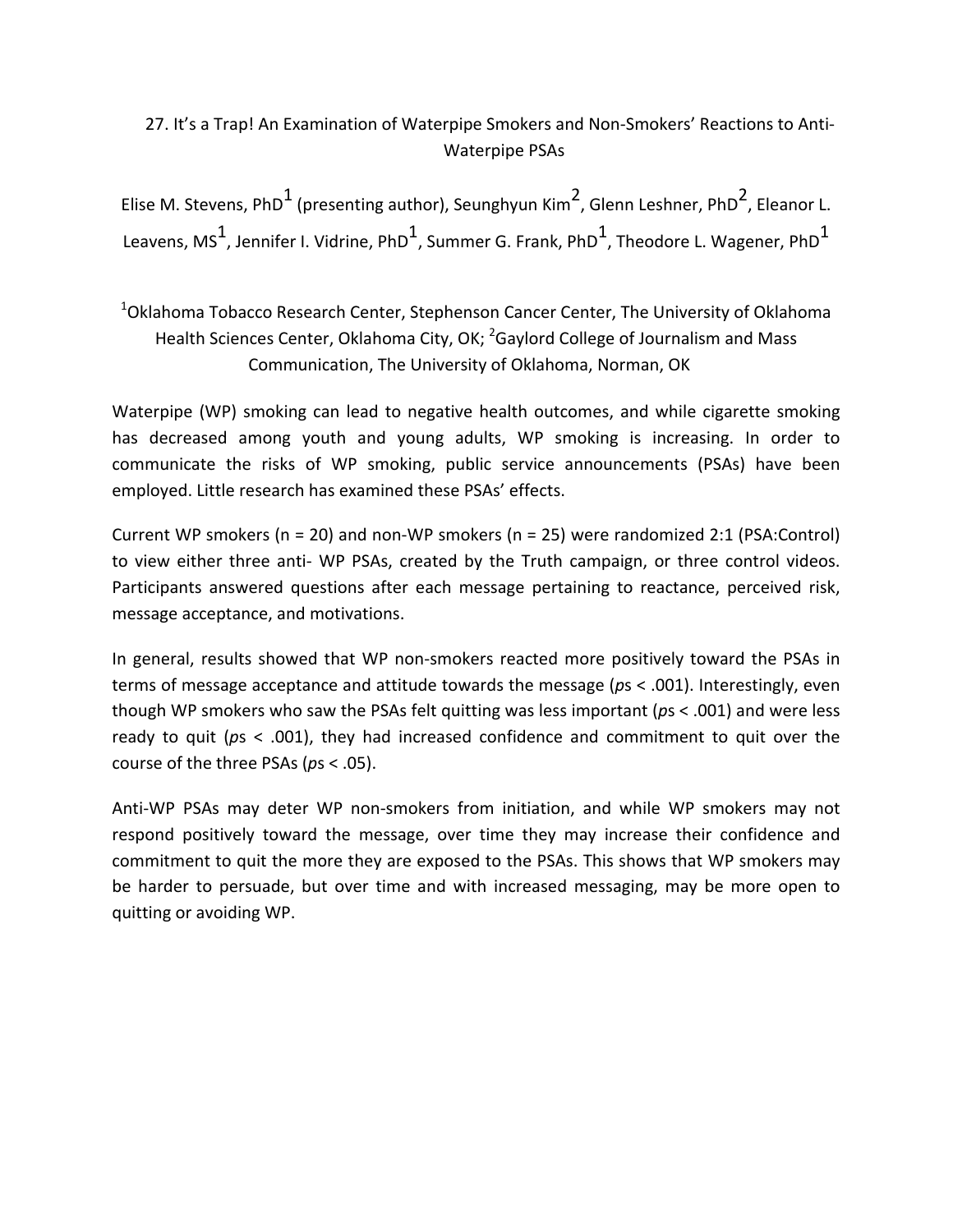28. Persistence and Amplitude of Tobacco Demand among Cigarette Smokers with Clinical Depression: An Experimental Comparison with Non-depressed Smokers

Alba González-Roz., Irene Pericot-Valverde., Sara Weidberg., Ángel García-Pérez, Roberto Secades-Villa., & Diann E. Gaalema

The Cigarette Purchase Task (CPT) is a valid instrument that multidimensionally quantifies nicotine reinforcement. Recently, evidence has shown that its bi-factorial internal structure (i.e., Persistence and Amplitude) better characterizes CPT data in adult smokers compared to individual CPT indices (i.e., breakpoint,  $O_{\text{max}}$ ,  $P_{\text{max}}$ , elasticity and intensity). Despite previous studies examining the relative reinforcing efficacy of nicotine among different populations of smokers, to date no study has assessed cigarette demand among individuals with clinical depression.

This study sought to provide new evidence on nicotine reinforcing efficacy among treatmentseeking smokers with severe depression. A total of 145 participants took part in this study. We compared Amplitude and Persistence among samples of smokers with (n=70, BDI-II=36.79±6.14) and without clinical depression (n=79, BDI-II=4.76±3.11). Depression was assessed by using the SCID-I/CV and the Beck Depression Inventory-Second Edition (BDI-II).

Statistically significant differences were observed in Persistence; individuals with clinical depression ( $M = 0.176$ ,  $SD = 0.902$ ) scored higher in this latent factor than the non-depressed group ( $M = -0.163$ ,  $SD = 1.07$ ). Depression was associated with the Amplitude factor over and above nicotine dependence, number of cigarettes per day and years of regular smoking  $[R^2 =$ .15;  $F(7, 124) = 6.66$ ,  $p = \le .001$ .

Depressed smokers reported a greater resistance to reducing their tobacco consumption as prices increased compared to non-depressed smokers. This study extends previous evidence on the nicotine reinforcing efficacy in the population of smokers with depression by suggesting this latter condition might hinder cessation attempts. Further, this study provides a preliminary examination of a novel clinical variable that should be considered when examining treatment response in this population.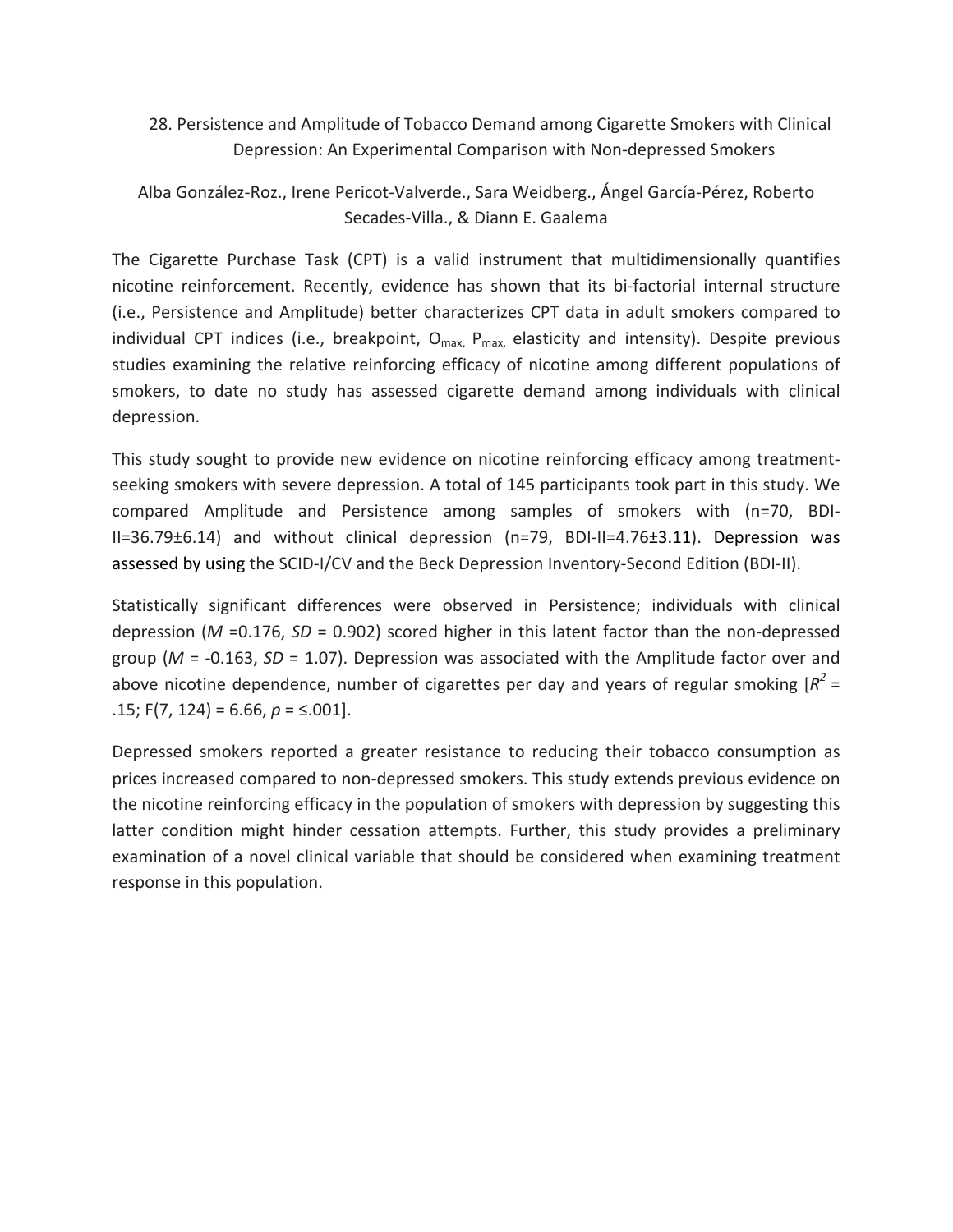#### 29. Characterization of Subjective, Physiological, and Behavioral Responses among Experience E-cigarette Users

Irene Pericot-Valverde, Diann E. Gaalema & Steve T. Higgins

Previous studies have demonstrated that an acute laboratory stress induction heightens the reinforcing value of different drugs, such as alcohol and cigarettes, as well as increases subjective craving, stress, and arousal among users. Several prior studies have examined the reinforcing value of e-cigarettes. Little is known, however, about the effect of stress on the reinforcing value of e-cigarettes. Thus, the aim of this study is to examine the effects of an acute psychological stress on e-cigarette craving, stress, heart rate, and reinforcing effects of ecigarettes among e-cigarette users.

Participants of this ongoing study will be 62 experienced e-cigarette users between the ages of 18-65. Participants will attend two laboratory sessions in which they will be exposed to the Trier Social Stress Test (TSST) or a non-stress control condition. Self-reported reactivity (craving and stress), physiological responses (heart rate), and reinforcing effects of e-cigarettes (ecigarette purchase task) will be assessed before and after the TSST or the control task.

It is hypothesized that participants will exhibit higher levels of craving, stress, and heart rate in response to the acute psychological stressor compared to the control task. It is also expected that participants will show the largest e-cigarette demand in the purchase task after the stress task.

The results of this this study will reveal the unknow effects of stress on motivation for ecigarette use using the innovative approach of behavioral economics. This study will also provide new knowledge regarding the reinforcing vale of e-cigarettes that have the potential to be helpful for future regulation of this novel tobacco product.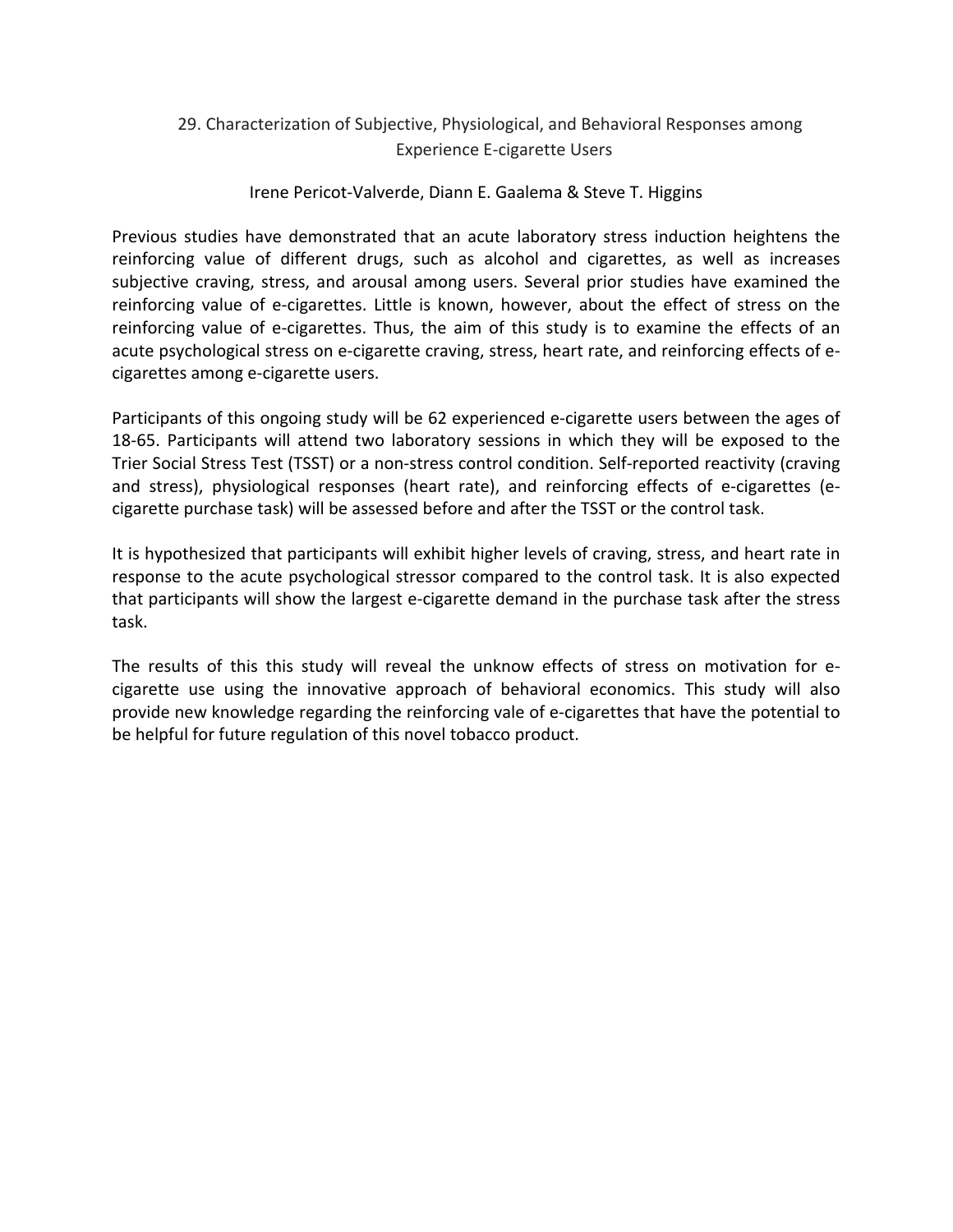# 30. Examining the Influence on Mentholation on Relative Reinforcing Efficacy of Cigarettes at Varying Nicotine Doses

Danielle R. Davis, Cecilia L. Bergeria, Joanna M. Streck, Mollie Miller Janice Y. Bunn, Diann E. Gaalema, Sarah H. Heil, Stacey C. Sigmon, Maxine L. Stitzer, Jennifer W. Tidey, & Stephen T. Higgins

Vermont Center on Behavior & Health, FDA Center for Tobacco Products, John Hopkins University School of Medicine<sup>3</sup>, Brown University Center for Alcohol & Addiction Studies<sup>4</sup>

When evaluating the potential of a nicotine reduction policy, it is important to examine the impact mentholation could have on the relative reinforcing efficacy of nicotine dose, as onethird of cigarette smokers report a mentholated product as their usual brand cigarette. We examine this in the present study using a concurrent choice task to determine if there are differences by menthol status in the relative reinforcing efficacy of cigarettes with varying nicotine doses. 

Participants were 169 current smokers from three populations especially vulnerable to tobacco addiction dichotomized as menthol (n=59) or non-menthol (n=110) smokers. After brief exposure to four research cigarettes (Spectrum, 22<sup>nd</sup> Century Group; menthol status consistent with usual brand) varying in nicotine content  $(0.4mg/g, 2.4 mg/g, 5.2 mg/g, 15.8 mg/g)$ , participants completed six 3-hr sessions in which they chose between two of the research cigarettes on a concurrent choice schedule (FR-10). All six possible dose combinations were tested once in separate sessions. A repeated measures ANOVA was used to examine differences in preference among all possible dose pairs by menthol status. Potentially confounding demographic variables were controlled for in the analyses.

There was a main effect of dose ( $p < .0001$ ), indicating that the higher nicotine dose cigarette was chosen significantly more than the lower nicotine dose cigarette across dose pairs. There was no effect of menthol status ( $p = .94$ ) and no menthol status x dose interaction ( $p = .09$ ), suggesting that the menthol status did not have an impact on the relative reinforcing effects of nicotine dose.

These results suggest that across the six different dose pairs both menthol and non-menthol smokers respond similarly, preferring the higher nicotine dose over the lower nicotine dose. This finding suggests that mentholation does not have an impact the relative reinforcing efficacy of nicotine dose and in both menthol and non-menthol smokers reducing nicotine content may reduce addiction potential of cigarettes.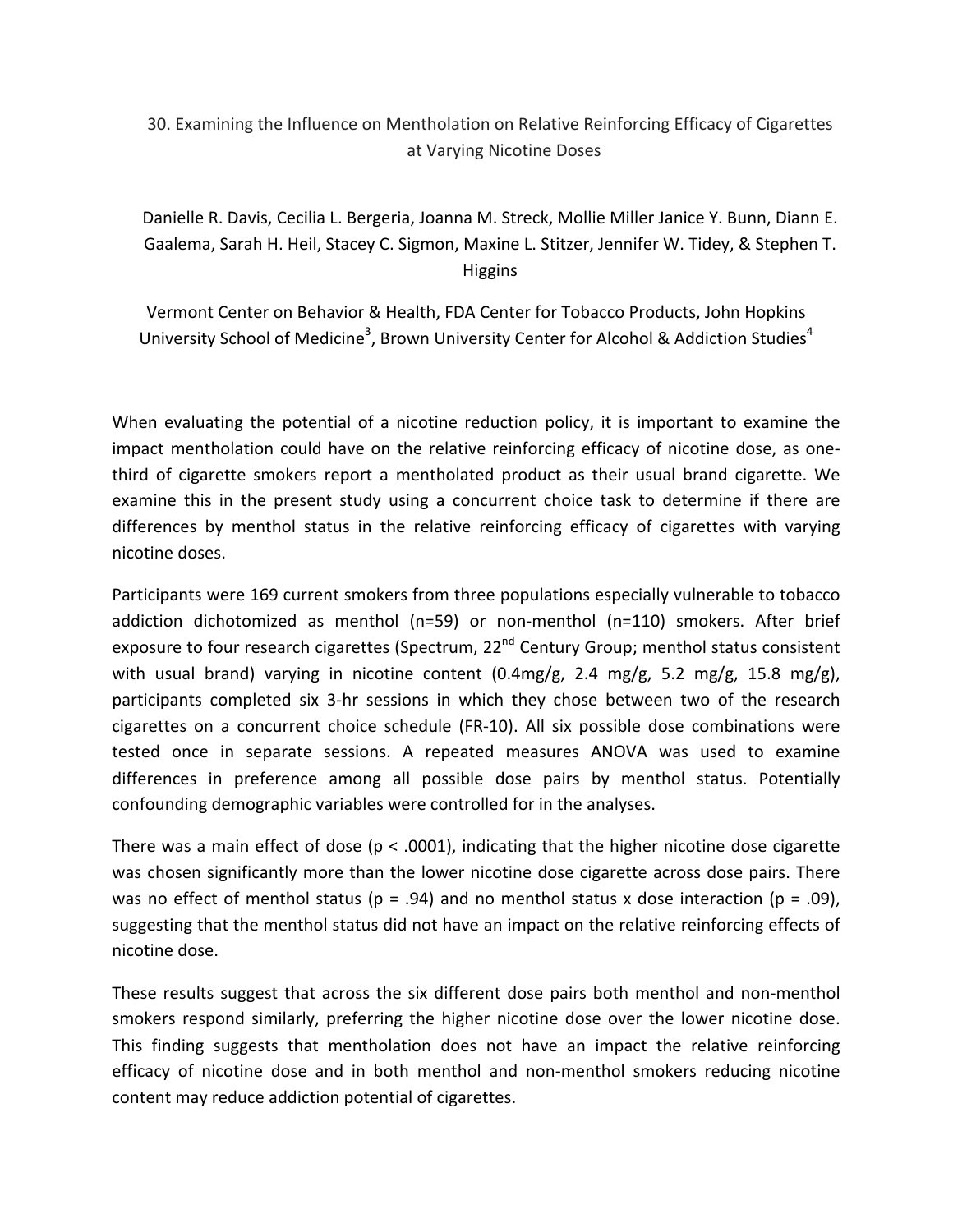# 31. Household Smoking Rules: Effects on Nicotine Exposure and Birth Outcomes among Pregnant Women

Diana R. Keith, PhD<sup>1,2</sup>, Katherine Tang, BS<sup>1,2</sup>, Joan Skelly, PhD<sup>3</sup>, Stephen T. Higgins, PhD $^{1,2,4}$ 

<sup>1</sup>Vermont Center on Behavior and Health, <sup>2</sup>Departments of Psychiatry, <sup>3</sup>Medical Biostatistics,

Household-smoking bans may be particularly important for pregnant smokers, as data suggests that pregnant smokers who also report secondhand smoke exposure (ShSE) are more likely to experience negative birth outcomes compared to pregnant smokers who do not report ShSE. The current study prospectively assessed smoking bans over the antepartum (AP) and postpartum (PP) period and examined their association with nicotine exposure and birth outcomes.

Participants ( $N = 289$ ) were current smokers at the start of prenatal care who participated in controlled trials on smoking cessation. Participants were followed through 24-weeks PP. Household smoking rules and biochemically-validated nicotine exposure and smoking status were measured repeatedly. Birthweight was abstracted from the medical record.

At baseline, approximately half of women reported a home smoking ban. Allowing smoking in the home was associated with less education, younger age of smoking initiation, and zero prepregnancy quit attempts. There was a strong effect of delivery on the use of smoking bans, such that prevalence increased from  $\sim$ 50% in AP to  $\sim$ 80% in PP. Having a ban in early/mid-pregnancy (but not baseline or late-pregnancy) was associated with lower urinary cotinine and increased birthweight, even after controlling for cigarettes per day and smoking status, respectively.

The current data replicates and extends recent research indicating that home smoking bans are more prevalent in PP relative to AP. As smoking bans in early pregnancy were prospectively associated with birth outcomes, these data provide additional rationales for coaching pregnant smokers to adopt and maintain smoking bans.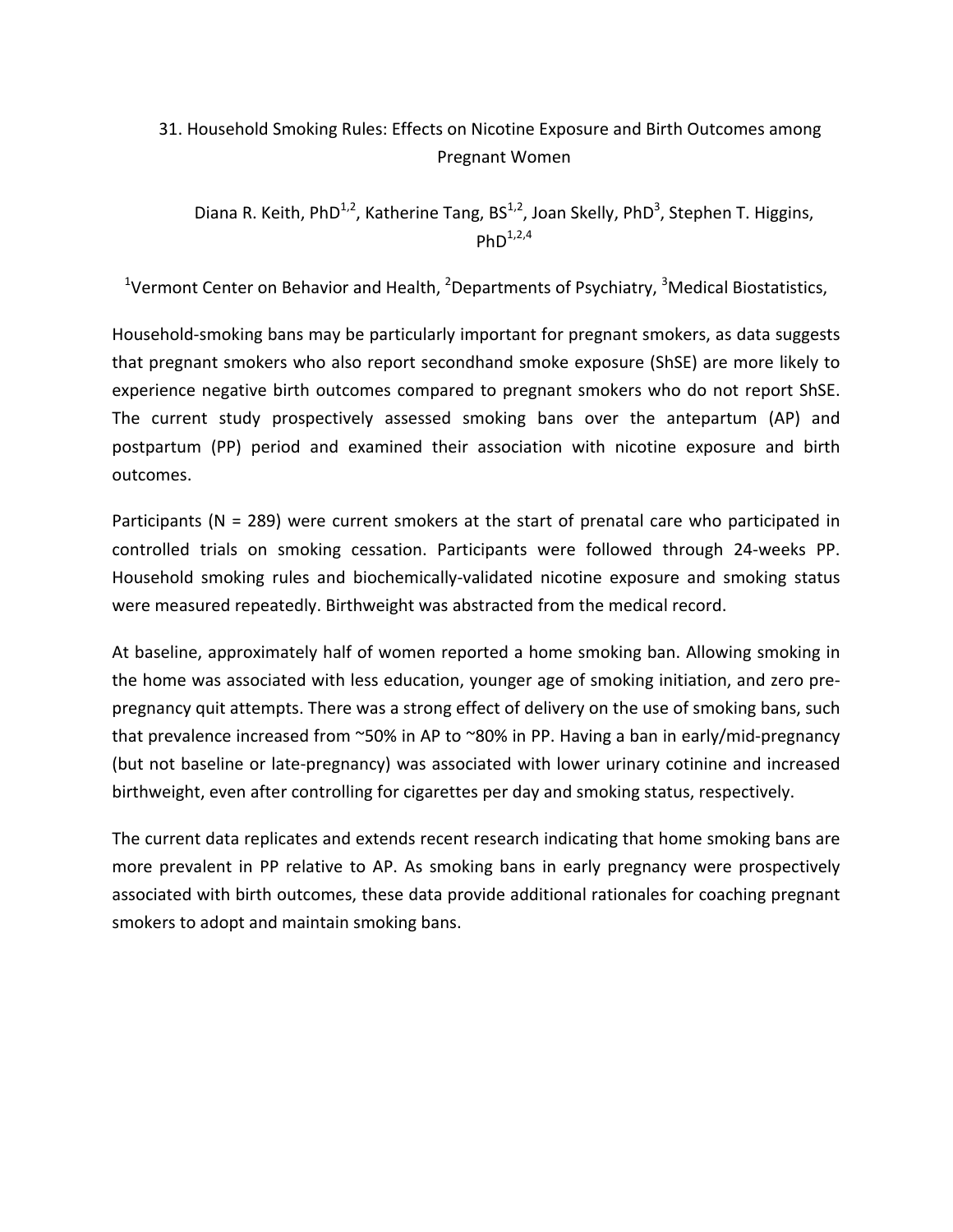# 32. Promoting Smoking Abstinence Among Patients with COPD: A Novel Extension of Evidence-based Treatment.

Taylor Ochalek, Kelly Peck, Joanna Streck, Maria Parker Stephen Higgins, Stacey Sigmon

#### University of Vermont

Chronic Obstructive Pulmonary Disease (COPD) is currently the third leading cause of death worldwide, and the majority of COPD deaths are attributable to smoking. Smokers with COPD may also represent a recalcitrant group of smokers as previous research has suggested they have lower abstinence rates and higher relapse rates relative to the general population of smokers. Contingency Management (CM) may represent a promising smoking cessation intervention for this difficult to treat subgroup with concomitant pulmonary disease.

The present study examined the initial efficacy of a 14-day CM intervention in promoting initial smoking abstinence among smokers with COPD. Daily smokers were randomized into Contingent  $(n=13)$  or Noncontingent  $(n=16)$  experimental conditions for a 14-day study. Participants in the Contingent condition received vouchers based on biochemically confirmed abstinence from smoking, while individuals in the Noncontingent condition received voucher earnings independent of smoking status.

Participants in the Contingent group provided a significantly higher percentage of biochemicallyconfirmed abstinent samples vs. the Noncontingent group (51% vs. 33%, *p*<0.001). More specific results on other smoking-related outcomes, including expired breath carbon monoxide and urinary cotinine levels, will be presented at the October VCBH conference.

These results are promising and demonstrate the initial efficacy of a brief CM intervention for promoting smoking abstinence in a difficult-to-treat group of smokers with COPD. Important next steps include efforts to sustain abstinence over the longer term, as well as to characterize abstinence-related improvements in pulmonary function.

This trial is funded through NIH/NIGMS P20GM103644 and T32 DA007242 grants.